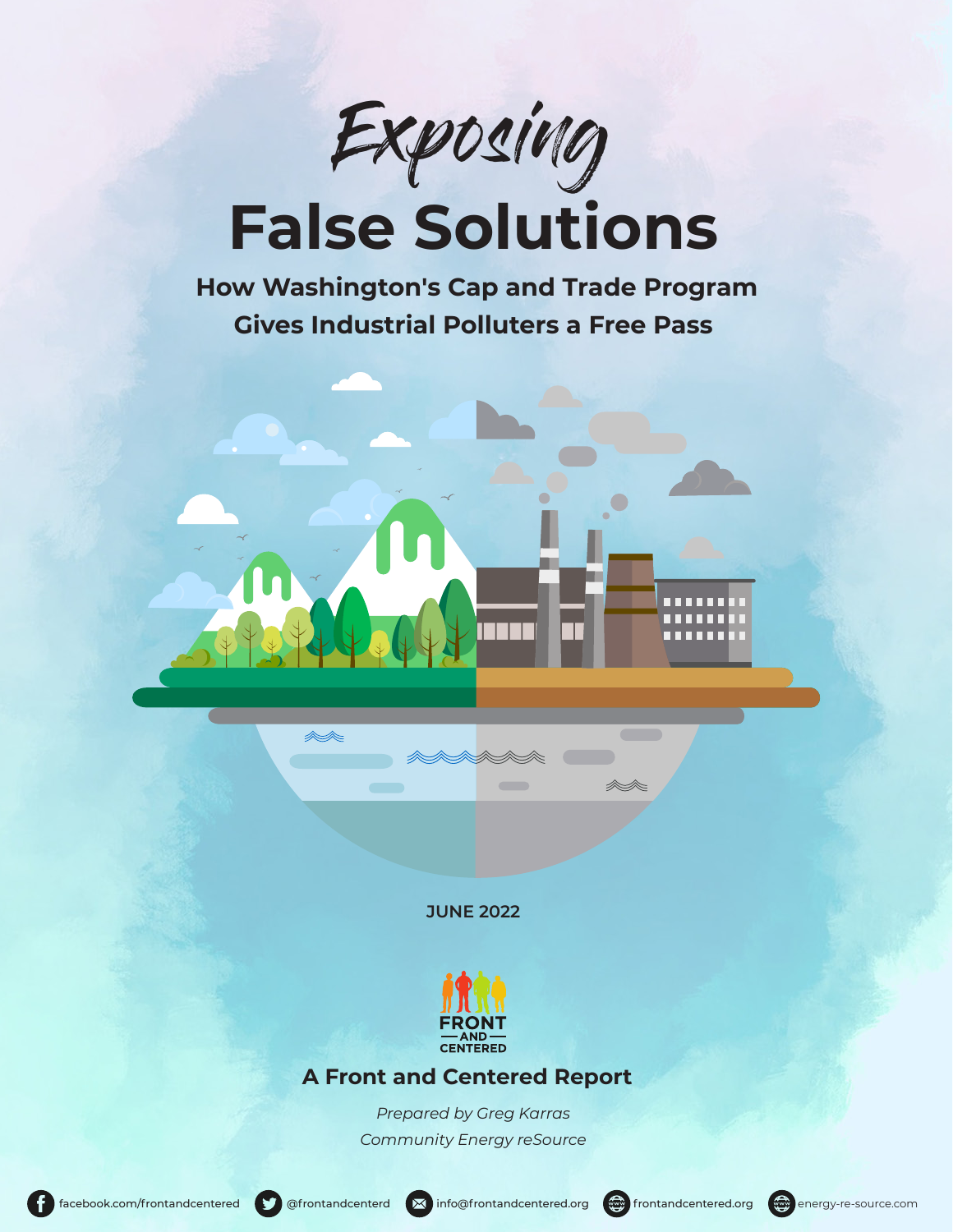# **CONTENTS**

| Comparison Data (2008) 12 |  |
|---------------------------|--|
|                           |  |
|                           |  |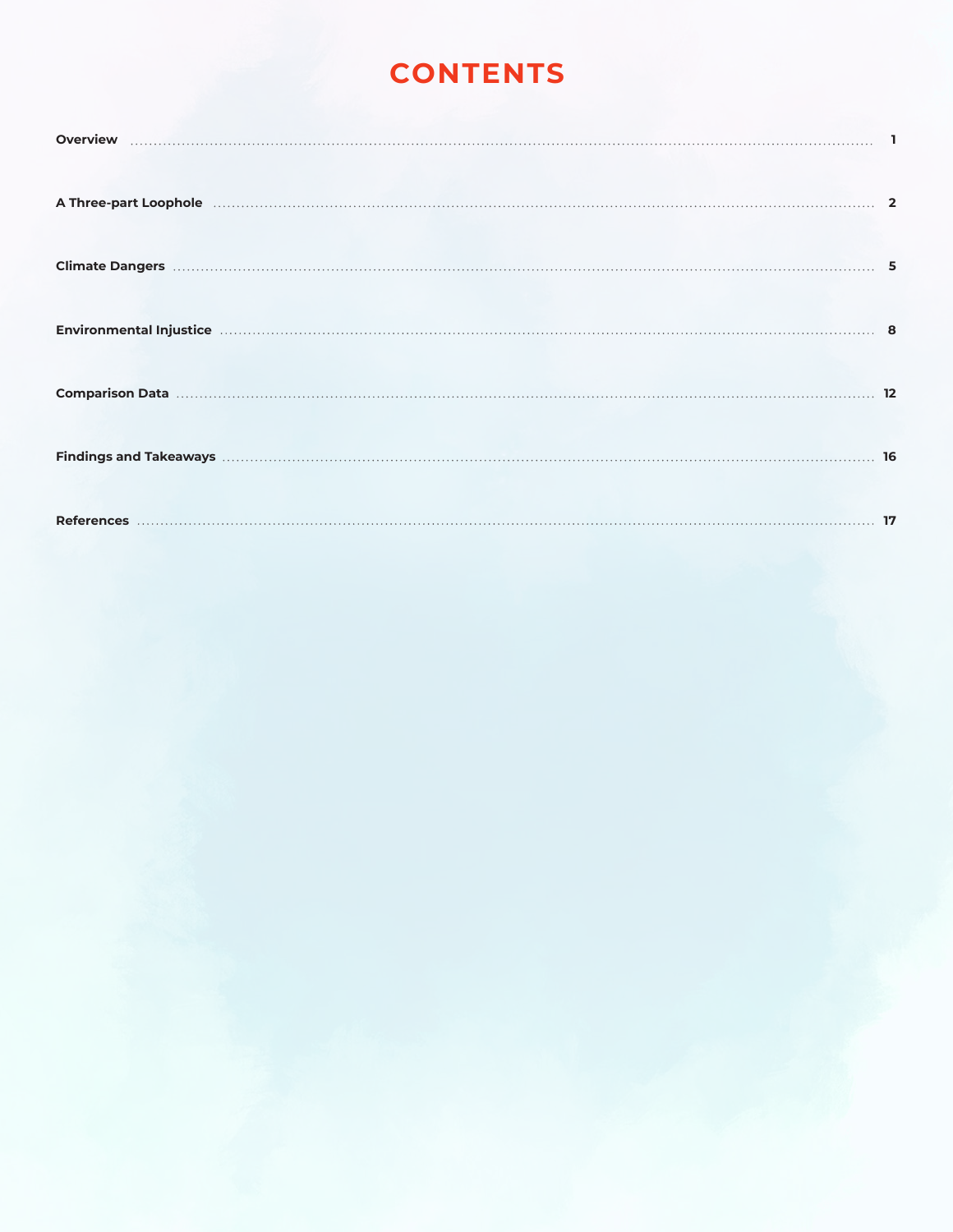## **OVERVIEW**

This report looks into the "emissions-intensive [and] trade-exposed" (EITE) policy that the State of Washington plans to implement as part of its cap-and-trade scheme. The policy would give industries in the state that use carbon intensive technologies and compete in global products markets no-cost allowances to emit carbon, measured as carbon dioxide equivalents (CO2e).<sup>1</sup>

An "allowance" is a permit to emit one metric ton of carbon (CO2e). The carbon trading scheme that the state plans to launch next year generally requires polluters that do not cut emissions to buy allowances from those that do cut emissions, under a declining statewide emissions cap. No-cost allowances for industries deemed EITE are exemptions from this requirement.

Stated reasons for such exemptions are coded in jargon; "to create a climate policy that recognizes the special nature of emissions-intensive, trade-exposed industries by minimizing leakage and increased lifecycle emissions associated with product imports ... and avoid leakage of emissions from manufacturing to other jurisdictions."<sup>2</sup> Decoding the jargon, the emissions-intensive, trade exposed industrial policy reflects *inherent* limitations of carbon trading.

Carbon trading prioritizes incremental change, not structural change in carbon-intensive industries. This is by design. Creating a market that trades in carbon emissions requires 'commodifying' the emissions at a price lower than some polluters will pay to clean up their own acts, if the trading is to occur at all. Then, since buyers seek the cheapest allowances, structural change—such as tearing down a profitable coal plant to build a zero-emission solar powered hydrogen plant—is not even on the table at the carbon traders' auction. Owners of the emissions-intensive industrial infrastructure that this leaves in place then seek to further minimize their costs.

Carbon trading also exports emissions. Where emissions-intensive technologies make products traded globally, carbon trading leaves these technologies in place, which favors exports of those polluting products from the carbon trading jurisdiction hosting the emissions-intensive production. Thus, the intent to minimize emissions associated with product imports<sup>2</sup> by giving no-cost allowances to emissions-intensive industries that export to other states and nations reflects inherent limitations in carbon trading, and aligns with minimizing 'home' industry costs.

EXPOSING FALSE SOLUTIONS: HOW WASHINGTON'S CAP AND TRADE PROGRAM GIVES INDUSTRIAL POLLUTERS A FREE PASS PAGE 1

<sup>1</sup> SB 5126 (2021) §§ 1(6), 8(2)(k), 13; SHB 1682 (proposed, 2022); WAC Chapter 173-446A (proposed, 2022). 2 SB 5126 (2021) §§ 1(9), 9(5).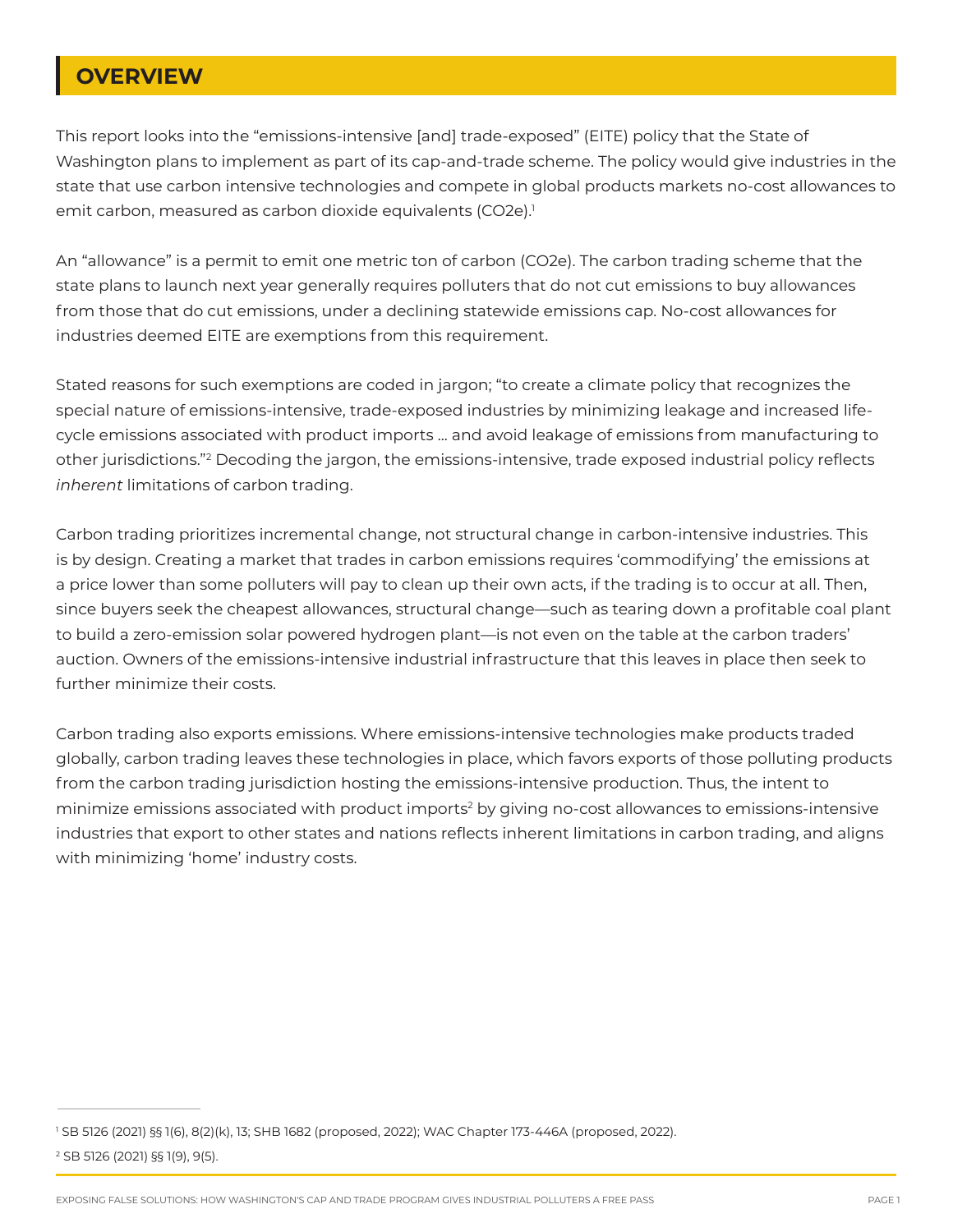## **A THREE-PART LOOPHOLE**

**1**

Industries deemed emission-intensive and trade-exposed (EITE) would first get allowances for some 97 percent of their emissions at no cost, for at least twelve years. Second, they could increase emissions at no cost by increasing production rates. Third, *if*—as is predictable—switching to a structurally cleaner technology will be the only feasible way to make deeper cuts in their emissions, they may continue to seek no-cost allowances for uncut emissions, potentially for an indefinite time. Table 1 lists the industries already deemed EITE and those which may apply for EITE status.

| Status <sup>a</sup> | <b>Sector Description</b>                                       | <b>NAIC</b> <sup>b</sup> | Facilities <sup>c</sup> |
|---------------------|-----------------------------------------------------------------|--------------------------|-------------------------|
| <b>EITE</b>         | Paper products; pulp, paper & paperboard mills                  | 322XXX                   | 13                      |
| <b>EITE</b>         | Petroleum refining, including asphalt production                | 324XXX                   | 6                       |
| <b>EITE</b>         | Metals: aluminum, iron, steel, smelting, except forging         | 331XXX                   | $\overline{4}$          |
| <b>EITE</b>         | Wood Products: sawmills, softwood veneer and plywood mfg.       | 321XXX                   | 17                      |
| <b>EITE</b>         | Minerals: Glass, cement, concrete & gypsum mfg.                 | 327XXX                   | 7                       |
| <b>EITE</b>         | Food products: fruit, potato, dairy, meat, other mfg.           | 311XXX                   | 20                      |
| <b>EITE</b>         | Chemicals: fertilizer, other organic & inorganic chemical mfg.  | 325XXX                   | 7                       |
| <b>EITE</b>         | Aerospace: aircraft and aircraft parts & auxiliary eqpt. mfg.   | 3364XX                   | 7                       |
| <b>EITE</b>         | Semiconductor & related device mfg.                             | 334XXX                   | 3                       |
| <b>OPEN</b>         | Solid waste collection & landfills                              | 562XXX                   | 14                      |
| <b>OPEN</b>         | Government: education, admin., national security & airport ops. | 61, 92, 488119           | 10                      |
| <b>OPEN</b>         | Cattle feedlots                                                 | 112112                   | 5                       |
| <b>OPEN</b>         | All other nonmentallic mineral mining                           | 212399                   | 1                       |
| <b>OPEN</b>         | Carbon and graphite product mfg.                                | 335991                   | 1                       |
| <b>OPEN</b>         | Iron and steel forging                                          | 332111                   | 1                       |

#### **TABLE 1. Washington State Industries with Proposed & Open Emission Intensive Trade Exposed Status**

**a. EITE:** sector is designated as Emissions-Intensive, Trade-Exposed. Open: facilities in other sectors may petition for EITE status. see SB 5126(2021) § 13: SHB 1682 (proposed, 2022) § 1; WAC Chapter 173-446A (proposed Dept. of Ecol., 2021). **b. NAIC:** North American Industrial Classification. Example: the three-digit NAIC 324 (324XXX) includes the petroleum refining subsector (324110) as well as the asphalt paving mixture and block mfg. subsector (324121). **c.** The number of facilities in a sector during 2019 in the detailed greenhouse gas emissions inventory published by the WA Dept. of Ecology: https://data.wa.gov/Natural-Resources-Environment/GHG-Reporting-Program-Publication/idhm-59de/data

<sup>3</sup> SB 5126 (2021) §§ 13(2), 13(3)(a), 13(3)(b); SHB 1682 (proposed, 2022) §§ 1(2), 1(3)(a), 1(3)(b), 1(3)(e); WAC Chapter 173-446-220 (proposed, 2022) §§ 1(b), 2(a).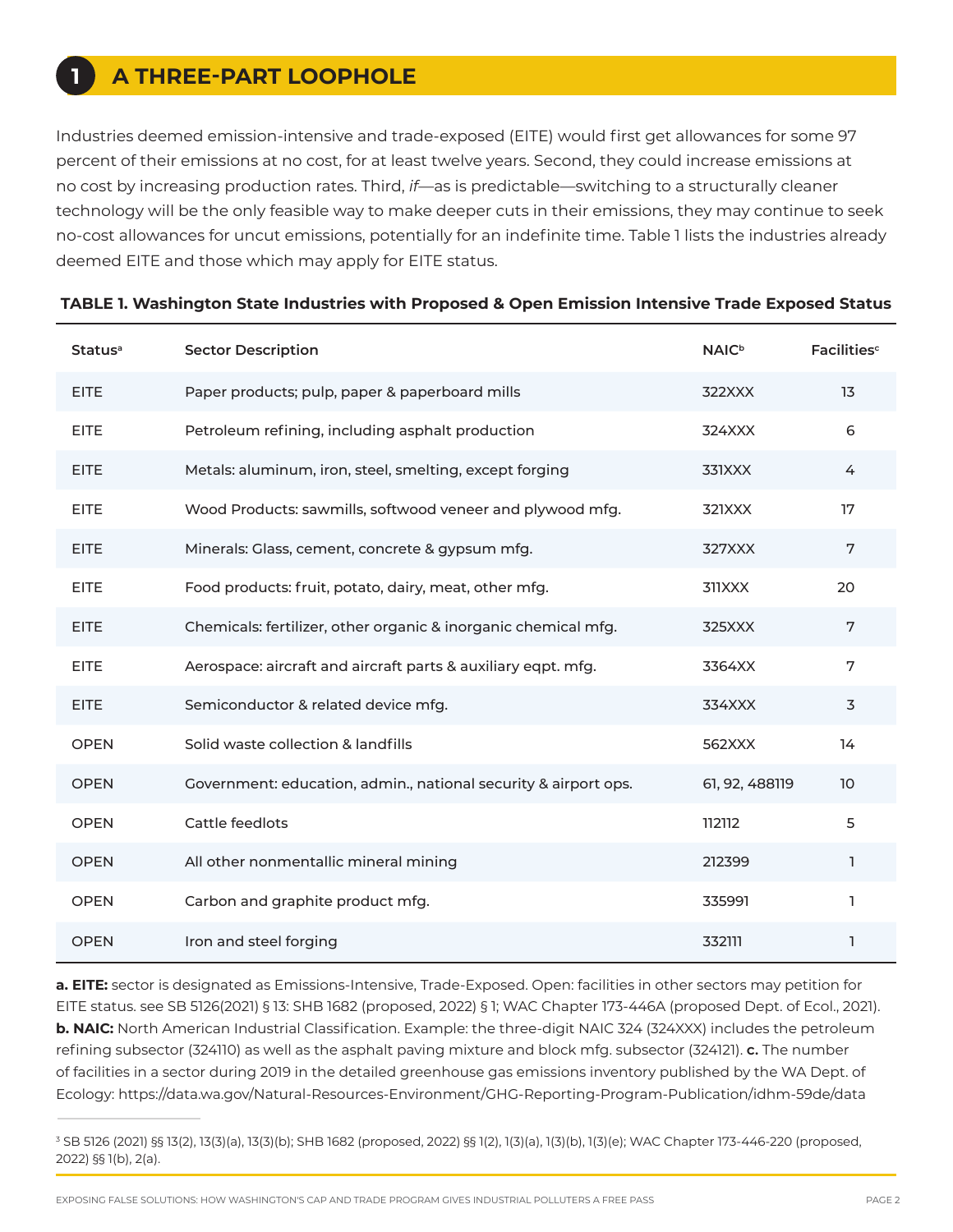# **1.1 BASELINE PERMITS TO POLLUTE THROUGH 2034**

Each industrial facility deemed EITE that emitted in the period from 2015 through 2019—some 84 facilities or more (Table 1)—would be given no-cost allowances for a percentage of its 2015–2019 baseline emissions.<sup>3</sup> Allocations would occur in four-year periods: 2023–2026, 2027–2030, 2031–2034, etc.3 The percentages of their total baseline emissions that EITE facilities would be allowed to emit at no-cost would not be lower than 100 percent in the first period, 97 percent in the second, and 94 percent in the third four-year period.<sup>3</sup> Averaged over those twelve years, these industries would be allowed to emit at no less than 97 percent of prior rates at no cost through 2034.

Thus, emissions-intensive, trade-exposed (EITE) industrial facilities that keep emitting as much carbon as they did during 2015–2019 would be required to buy emission allowances for no more than three percent of their emissions during 2023–2034.

## **1.2 EMISSIONS ADDER FOR PRODUCTION GROWTH**

EITE facilities would be allowed, and encouraged, to use their emission *intensity*—emissions per unit of production—as their baseline for calculating no-cost allowances.4 This means that their no-cost allowances could increase if and when their production increases.4

For example, an oil refinery that refines three percent more crude during the period from 2027–2030 than it refined in the period from 2023–2026 could get the same number of no-cost allowances in the second four-year period as it did during the first four-year period. The three percent reduction in baseline no-cost allowances, from 100 to 97 percent, would be canceled out by the three percent increment of its production increase, in this example.

# **1.3 THE BEST AVAILABLE TECHNOLOGY** *FOR WHAT?*

After 2034 EITE industries would get no-cost allowances in substantial, or very substantial, amounts, depending on whether a switch from inherently polluting to inherently cleaner technology is required. Legislative proposals in February 2022 range from setting the 2035–2050 no-cost allowance schedule now to studying it for future legislative action, but either way, EITE facilities could seek additional no-cost allowances based on future determinations of what is the "best available technology."5

<sup>4</sup> SB 5126 (2021) §§ 13(2), 13(3)(a), 13(3)(b), 13(3)(c), 13(3)(d), 13(3)(e); SHB 1682 (proposed, 2022) §§ 1(2), 1(3)(a), 1(3)(b), 1(3)(e); WAC Chapter 173- 446-220 (proposed, 2022) §§ 1(b)(v)(A), 2(b).

<sup>5</sup> SHB 1682 (proposed, 2022): Substute House Bill §§ 1(3)(b), 1(3)(e), 1(3)(f); Proposed Second Substitute House Bill §§ 1(3)(f), 1(4)(a).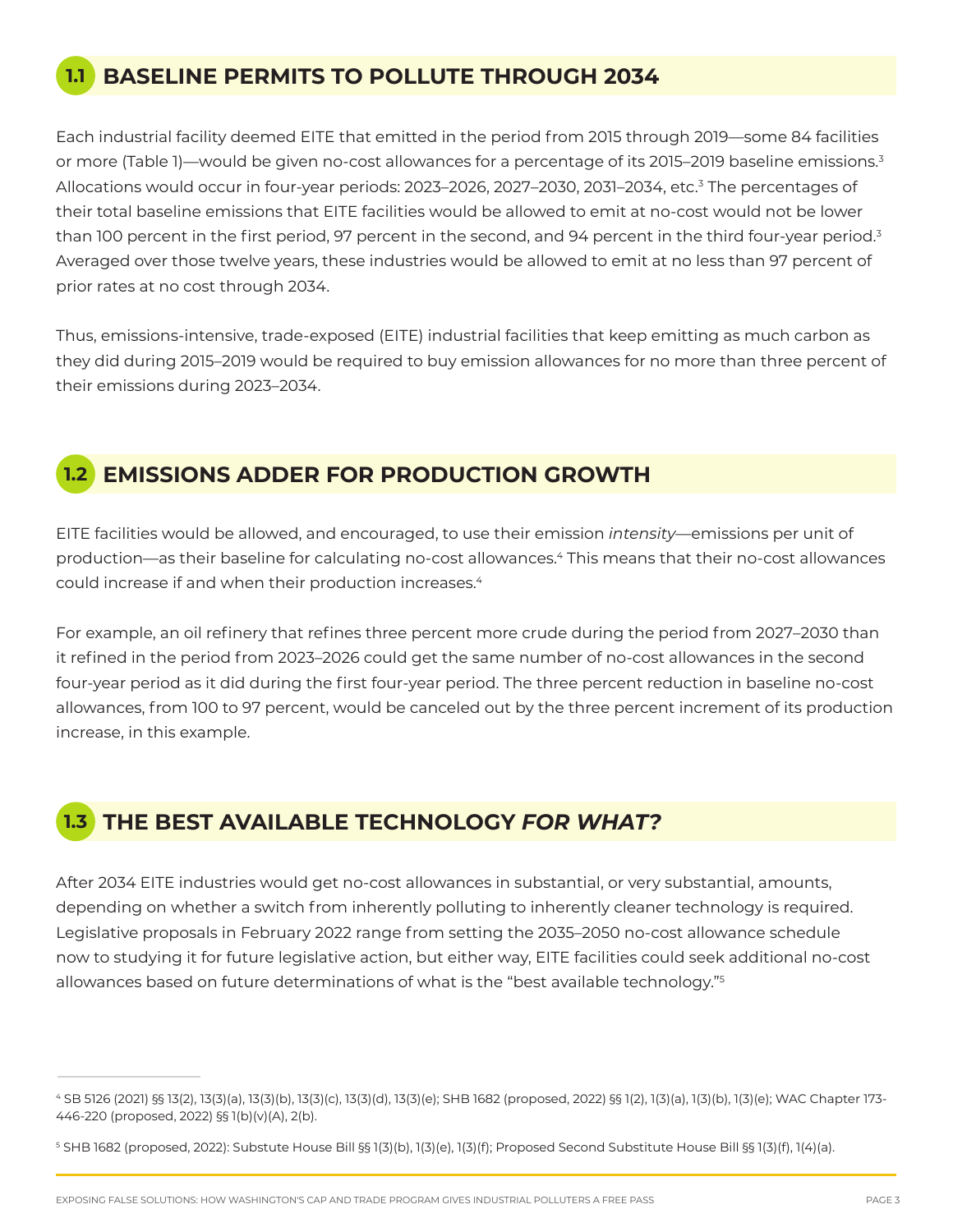State climate law appears to define "best available technology" (BAT) in reference to "the fuels, processes, and equipment used in the facilities ... while not changing the characteristics of the good being manufactured."6 Is the BAT determination for an EITE facility limited to incremental improvements in the inherently polluting technology it already built, or will BAT require switching to inherently cleaner technology which has been proven in an analogous setting to be feasible?

This is, at least in part, a question for legal analysis that is beyond the scope of this report. As a factual matter, however, in other contexts BAT has been 'applied' for decades while solar and wind power did not replace on-site industrial electricity generation from fossil fuels. In effect, BAT has been used for incremental improvements to fossil-fueled technologies, not switching to inherently cleaner non-fossil technologies. There is a loophole in applying BAT that has not yet been closed.

For these reasons, EITE industries might get very substantial no-cost allowances through 2050.

<sup>6</sup> SB 5126 (2021) §§ 2(10).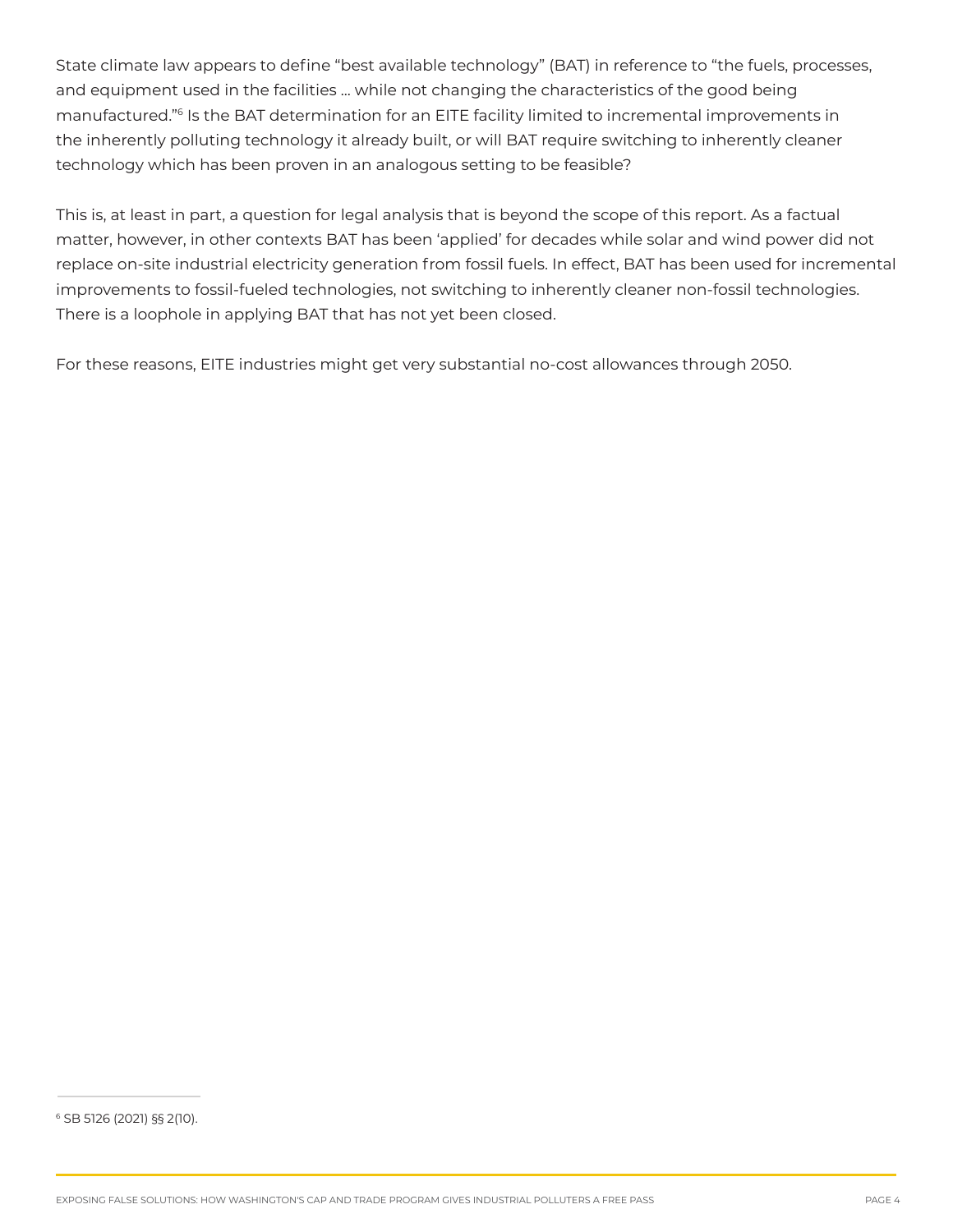# **2 CLIMATE DANGERS**

Climate impacts that could result from the emissions-intensive, trade-exposed (EITE) policy include, at a minimum, impacts from (1) direct industrial emissions, (2) risky reliance on deeper emission cuts in other sectors, and (3) systemic emissions associated with production for export. This chapter reviews these potential impacts based on plausible assumptions about the future that should be noted when interpreting results of the analysis:

### *Collective EITE industry emissions remain unchanged.*

This assumption is plausible since no-cost allowances incentivize no change, facilities could buy allowances more cheaply than rebuilding for inherently cleaner technology, and production growth could offset incremental carbon cuts. Allowances will likely be cheaper than replacing alreadybuilt industrial technologies due to the limitations of carbon trading (Overview). And without that structural change, further incremental cuts would likely be small as 'mature' fossil fuel industrial technologies already have approached their theoretical maximum efficiencies. Indeed, this noincrease assumption may be conservative since production growth might increase industry-wide emissions before 2050.

#### *Unconstrained exports.*

This assumes that limits on exports will remain beyond the state's jurisdictional control, is consistent with the functional intent of the EITE policy, and is factually demonstrated in the oil sector example reviewed herein (CBE, 2020; CEJA, 2022).

#### *A carbon-trading-only approach to industrial climate policy.*

This assumption, while it may be true for manufacturing industries in the state at present, does not apply to other sectors wherein the state is using direct emission reduction measures. Further, it is not recommended herein as it clearly conflicts with the 'all the tools in the toolbox' approach that is warranted for grappling with our climate crisis. Rather, for purposes of this chapter's analysis, this assumption allows us to focus on EITE impacts separately from potential effects of direct industrial emission reduction measures. Importantly, it thus helps to clarify the extent to which direct measures, which are excluded from carbon trading and EITE policies, are needed.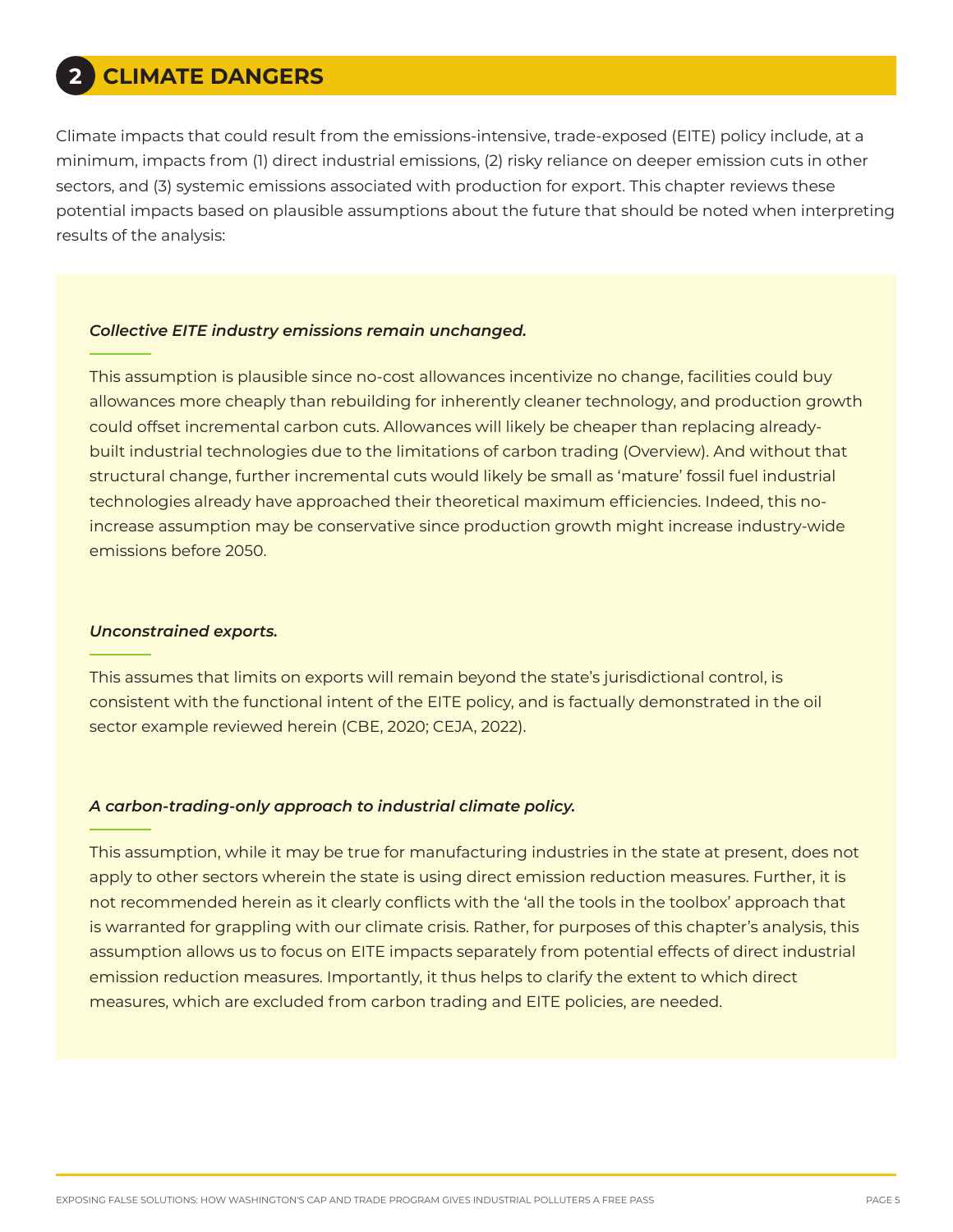# **2.1 INDUSTRY-WIDE EMISSIONS**

Table 2 summarizes state data for carbon (CO2e) emissions from industrial sectors that are designated EITE or might petition for EITE status. Emissions from 2015–2019 are shown.

|                     | Mt: Megaton; 1 million metric tons    | <b>NAIC:</b> North American Industrial Classification |                           |                         |              |
|---------------------|---------------------------------------|-------------------------------------------------------|---------------------------|-------------------------|--------------|
|                     |                                       |                                                       | <b>Emissions</b>          | Industries CO2e percent |              |
| Status <sup>a</sup> | <b>Sector Description</b>             | <b>NAIC</b>                                           | (Mt CO <sub>2</sub> e/yr) | (sector)                | (cumulative) |
| <b>EITE</b>         | Pulp, paper & paperboard mills        | 322XXX                                                | 7.157                     | 35.88%                  | 35.9%        |
| <b>EITE</b>         | Petroleum refining                    | 324XXX                                                | 6.292                     | 31.54%                  | 67.4%        |
| <b>EITE</b>         | Metals mfg. except forging            | 331XXX                                                | 1.549                     | 7.76%                   | 75.2%        |
| <b>EITE</b>         | Wood Products mfg.                    | 321XXX                                                | 1.240                     | 6.21%                   | 81.4%        |
| <b>EITE</b>         | Glass, cement, concrete & gypsum mfg. | 327XXX                                                | 0.705                     | 3.53%                   | 84.9%        |
| <b>EITE</b>         | Food products mfg.                    | 311XXX                                                | 0.688                     | 3.45%                   | 88.4%        |
| <b>EITE</b>         | Chemicals & fertilizer mfg.           | 325XXX                                                | 0.426                     | 2.13%                   | 90.5%        |
| <b>EITE</b>         | Aircraft and aircraft parts mfg.      | 3364XX                                                | 0.233                     | 1.17%                   | 91.7%        |
| <b>EITE</b>         | Semiconductor & related mfg.          | 334XXX                                                | 0.162                     | 0.81%                   | 92.5%        |
| <b>OPEN</b>         | Waste collection & landfills          | 562XXX                                                | 0.997                     | 5.00%                   | 97.5%        |
| <b>OPEN</b>         | <b>Government facilities</b>          | 61, 92, 488119                                        | 0.364                     | 1.82%                   | 99.3%        |
| <b>OPEN</b>         | Cattle feedlots                       | 112112                                                | 0.102                     | 0.51%                   | 99.8%        |
| <b>OPEN</b>         | Other nonmentallic mineral mining     | 212399                                                | 0.020                     | 0.10%                   | 99.9%        |
| <b>OPEN</b>         | Carbon and graphite product mfg.      | 335991                                                | 0.009                     | 0.05%                   | 100%         |
| <b>OPEN</b>         | Iron and steel forging                | 332111                                                | 0.004                     | 0.02%                   | 100%         |

#### TABLE 2. CO<sub>2</sub>e Emitted by Manufacturing Industries in the State of Washington, 2015-2019

Data from Washington Department of Ecology detailed greenhouse gas emissions inventory reporting publication; https://data.wa.gov/Natural-Resources-Environment/GHG-Reporting-Program-Publication/ idhm-59de/data

**<sup>a</sup>EITE:** Designated as emissions-intensive, trade-exposed (Open; facilities in other sectors may seek EITE status). Electric and gas utilities excluded based on SB 5126 (2021) § § 13, 14, 15. Figures may not add due to rounding.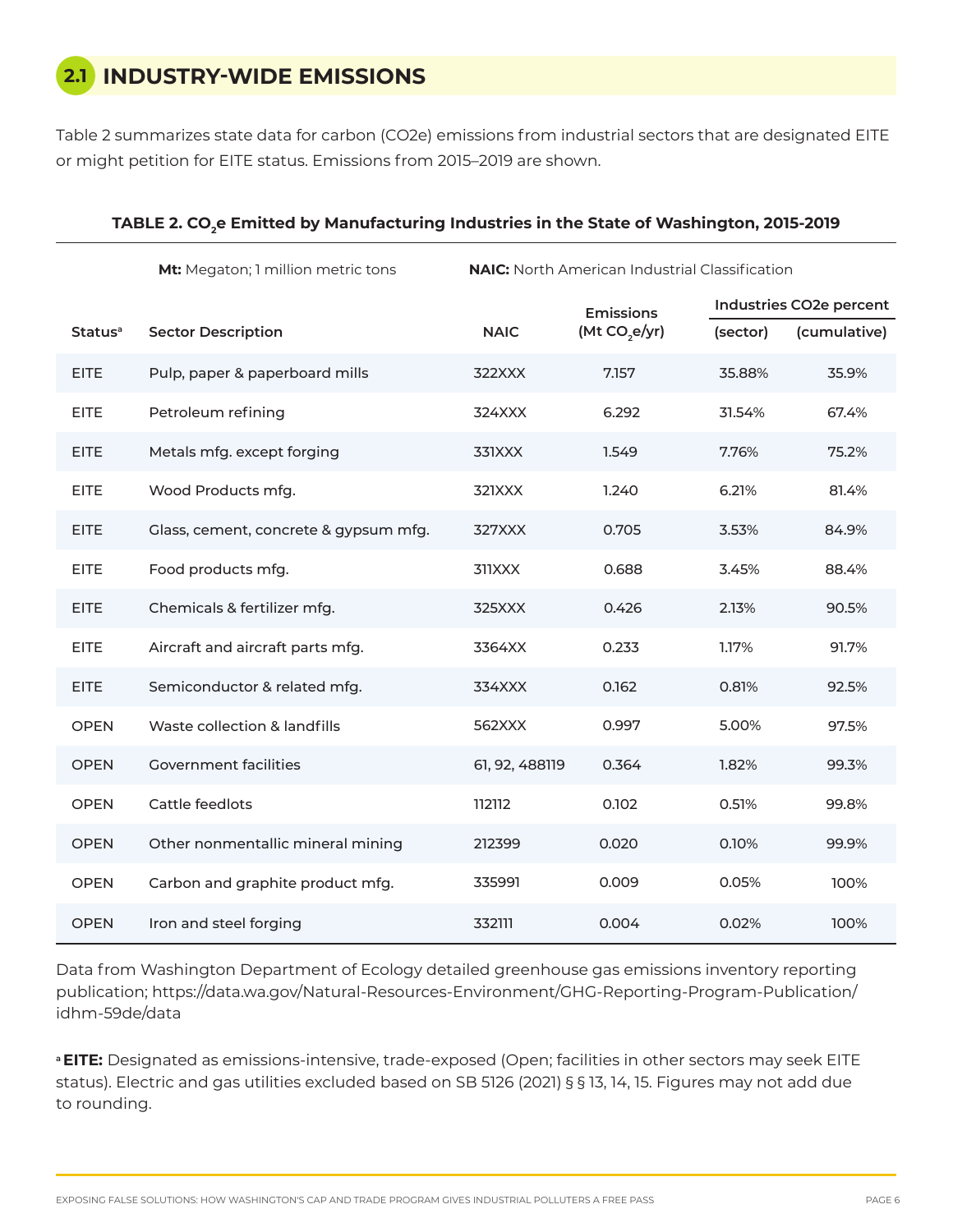Emissions from these industry sectors totaled approximately 19.95 million metric tons/year (Mt/yr), according to the data shown in Table 2 (WSDE, 2022). Energy-intensive, trade-exposed (EITE)- designated sectors account for 18.45 Mt/yr (92.5%) of this industrial emissions total. *Id.*

Some sectors emit much more than others, and EITE-designated sectors top the very high-emitters list. Just four sectors—pulp and paper mills, petroleum refining, metals manufacturing, and wood products manufacturing—account for more than 81 percent of industrial emissions. *Id*. Only two sectors, pulp and paper and oil refining, emit more than 67 percent of industrial emissions. *Id.*

Overall, as measured by direct emissions impact, the EITE policy could give industries responsible for at least 18.45 Mt/yr, fully 92.5 percent of industrial emissions, no-cost permits to pollute.

# **2.2 RELIANCE ON DEEPER CUTS IN OTHER SECTORS**

Achieving the same total emissions cut when some polluters do not cut emissions forces deeper cuts from others. The EITE policy thus increases the risk of climate protection failure. The inescapable math behind this risk may best be illustrated by examples pegged to Washington's statewide all source carbon emission limits of 50 Mt in 2030, and 5 Mt in 2050.7 Achieving the 2030 limit will require cutting statewide emissions approximately 49 percent from a pre-COVID 2015–2018 baseline, as estimated by the state, of 97.91 Mt/yr. (WSDE, 2021a.)

What if electric utilities make deeper cuts to compensate for uncut EITE industry emissions through 2030? The state estimates Washington electricity emissions of 17.18 Mt/yr during 2015–2018, on a net power consumption basis. *Id*. Cutting that 17.18 Mt in proportion to the 49 percent statewide emission cut needed, the state's electricity emissions in 2030 would fall to approximately 8.8 Mt. But without such a cut in EITE industry emissions (49% of the 18.45 Mt/yr in Table 2), approximately 9.0 Mt of uncut EITE industry emissions would need to be cut elsewhere to meet the 2030 limit. Thus, assuming that the state-reported emission estimates are correct, achieving zero-emission electricity by 2030 would not quite be enough to make up for uncut EITE industry carbon.

What if EITE industry emissions remain uncut through 2050? EITE industry emissions of 18.45 Mt in 2050 *alone* would far exceed the 5 Mt statewide emissions limit in 2050. Moreover, cutting industrial emissions from 18.45 to below 5 Mt/yr would almost certainly require phasing out and replacing inherently polluting industrial technologies which the EITE and carbon trading schemes, by themselves, risk locking in place.

# **2.3 SYSTEMIC EMISSIONS AND CARBON LOCK-IN**

Emissions-intensive manufacturing technologies are linked to raw materials and products supply chains. The components of these supply chains are mutually interdependent. This makes them mutually reinforcing systems. Here, EITE-designated industries' supply chains have global scope. Thus, if climate

<sup>7</sup> RWC 70A.45.020 § 1(a)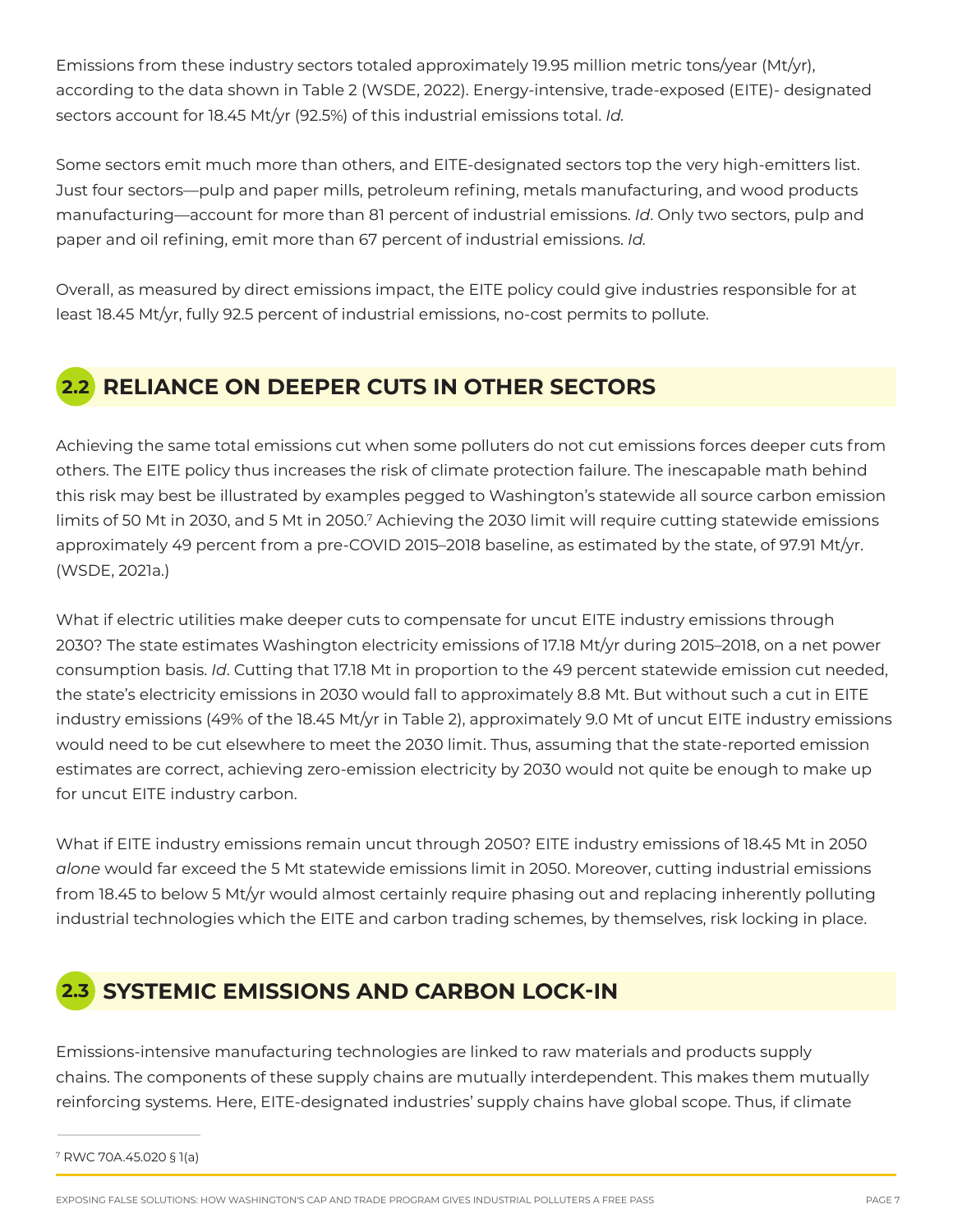policies reduce in-state demand for polluting products, instead of phasing down production, industries here can export. Supporting their role in trade while leaving their carbon intensive technologies in place, the EITE policy could reinforce this systemic carbon lock-in.

Consider the petroleum fuel chain, for example. Washington refineries are net exporters of gasoline, and especially jet fuel and diesel-distillates (EIA, 2015). Besides supplying most of the regional domestic transportation fuels market in Oregon as well as Washington, refineries on Puget Sound exported ten percent of their gasoline, 28 percent of their jet fuel, and 32 percent of their distillate diesel production in 2013. *Id*. The estimated value of total refined product exports from the state to other nations averaged \$3.11 billion per year during 2011–2019, more than double the \$1.34 billion per year average during the prior nine years (U.S. Census trade data). Crucially, declining domestic demand for petroleum fuels across the U.S. West Coast—Alaska, Arizona, California, Hawaii, Nevada, Oregon, *and* Washington—is a major driver of this refining for export.

West Coast demand for total refined products fell by 15 billion gallons in the decade ending 31 December 2019 compared with the decade before (EIA, Supply and Disposition data). Instead of ramping down production, the refiners bumped it up a bit; West Coast exports of total refined products rose by 15.5 billion gallons in the decade ending 31 December 2019 compared with the decade before. *Id*. This is crucial because cutting refined fuels demand here while leaving refineries here alone may only shift more and more fuel combustion emissions to growing export markets across the Pacific Rim. Those transportation fuel emissions are very large (WSDE, 2021a). And refining is but one of eight EITE industries increasing its exports (U.S. Census, trade data).

# **3 ENVIRONMENTAL INJUSTICE**

Environmental harms of industrial technologies disproportionately befall Black, Brown, First Nations, and poor people. That is widely known. This chapter reviews three mechanisms by which coupling the emissions-intensive, trade exposed (EITE) policy with carbon trading could prolong and worsen environmental injustice in the State of Washington.

# **TOXIC CO2 3.1 e CO-EMISSIONS**

Despite many decades of air pollution control effort, toxic and smog-forming pollutants still emit from fossil-fueled industrial technologies in significant amounts along with their major combustion co-product by mass, CO<sub>2</sub>. Table 3 presents estimates for how much of even the longest-regulated "criteria" air pollutants co-emit with each million tons of CO<sub>2</sub>e from EITE industries statewide. No-cost allowances would contribute to prolonging this health-threatening exposure to greenhouse gas co-pollutant emissions in communities near EITE industries.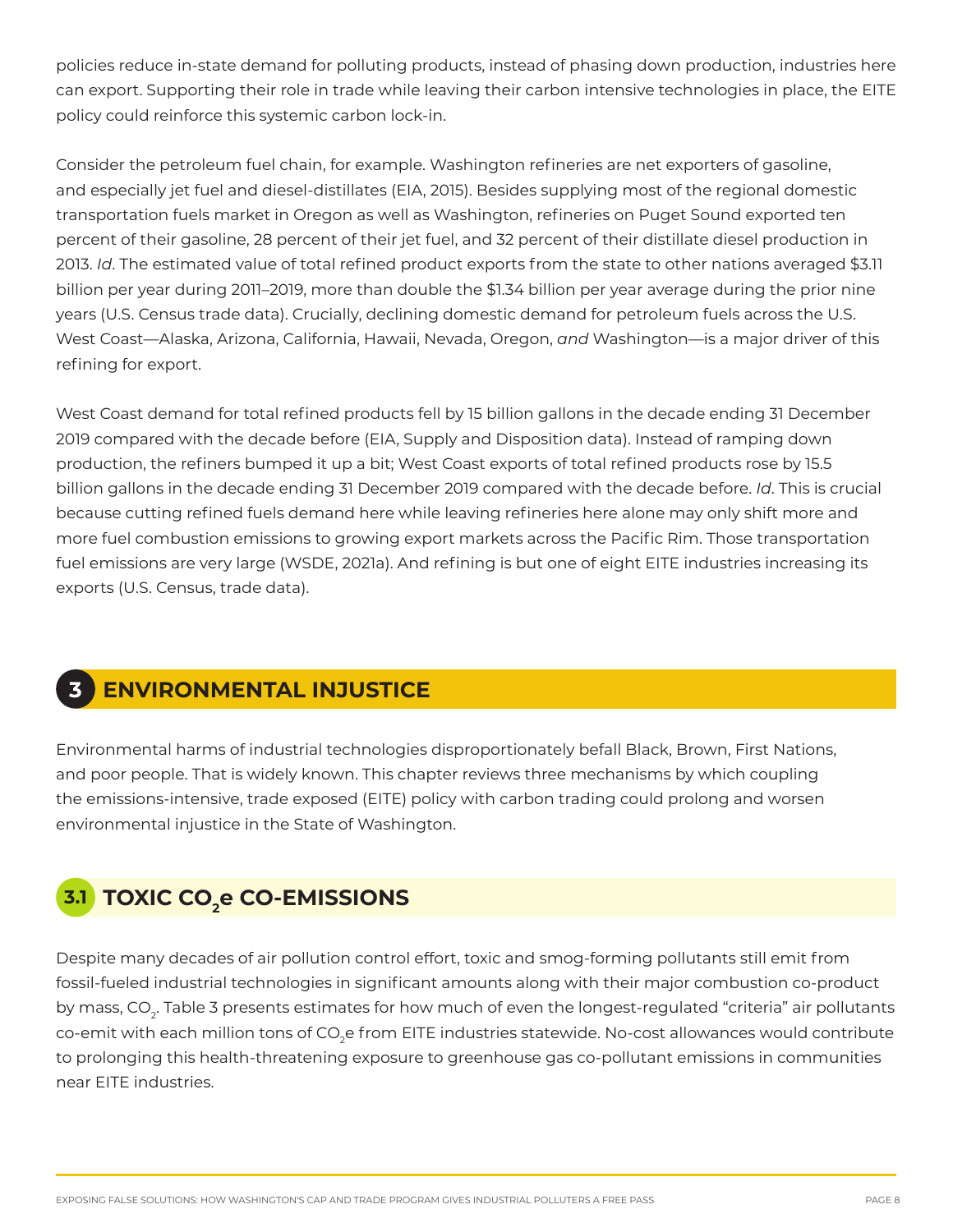## **TABLE 3. Estimated CO2e co-emission factors for six criteria air pollutants and seven EITE industrial sectors based on available State of Washington dataa**

*in tons of co-pollutant per Mt of CO<sub>2</sub>e* **t** (ton): metric ton **Mt** (megaton): 1 million metric tons

|                                                    | Co-emissions of pollutants (t/Mt CO <sub>2</sub> e) |           |            |                 |                 |            |        |
|----------------------------------------------------|-----------------------------------------------------|-----------|------------|-----------------|-----------------|------------|--------|
|                                                    | <b>NAIC</b>                                         | $PM_{10}$ | $PM_{2.5}$ | SO <sub>2</sub> | NO <sub>x</sub> | <b>VOC</b> | CO.    |
| Pulp, paper & paperboard mills <sup>b</sup>        | 322XXX                                              | 150       | 139        | 198             | 849             | 168        | 922    |
| Petroleum refining <sup>c</sup>                    | 324XXX                                              | 70        | 69         | 131             | 842             | 413        | 222    |
| Metals mfg. except forging <sup>d</sup>            | 331XXX                                              | 521       | 513        | 2,570           | 306             | 307        | 19,370 |
| Wood Products mfg. <sup>e</sup>                    | 321XXX                                              | 269       | 172        | 49              | 627             | 757        | 843    |
| Glass, cement, concrete & gypsum mfg. <sup>f</sup> | 327XXX                                              | 232       | 452        | 2,400           | 2,300           | 94         | 1,990  |
| Chemicals & fertilizer mfg. <sup>9</sup>           | 325XXX                                              | 50        | 47         | 17              | 399             | 135        | 156    |
| Aircraft & aircraft parts mfg. <sup>h</sup>        | 3364XX                                              | 99        | 87         | 7               | 1.270           | 5,140      | 613    |

**a.** Data from WSDE (2021b) and WSDE (2022). Data coverage for the food products and semiconductor sectors was judged insufficient for these estimates. **Notes b-h** give coverage for sectors shows as % of facilities (year or years) by copollutant. **Particulate matter (PM<sub>10</sub>): b.** 77%(2019); **c.** 100% (2019); **d.** 50% (2017-2019); **e.** 71% (2019); **f.** 71% (2017-2019); **g.** 71% (2019) and 57% (2018); **h.** 71% (2018) and 14% (2017). **(PM2.5): b.** 77% (2019); **c.** 83% (2019); **d.** 50% (2017-2019); **e.** 65% (2019); **f.** 71% (2017-2019); **g.** 71% (2019) and 57% (2018); **h.** 57% (2019) and 14% (2018). **Sulfur Dioxide (SO2): b.** 77% (2019); **c.** 100% (2019); **d.** 75% (2017-2019); **e.** 65% (2019); **f.** 57% (2017-2019); **g.** 57% (2019) and 43% (2018); **h.** 71% (2018) and 14% (2017). **Nitrogen oxides (NO2): b.** 77% (2019); **c.** 100% (2019); **d.** 75% (2017-2019); **e.** 85% (2019); **f.** 71% (2017-2019); **g.** 71% (2019) and 57% (2018); **h.** 57% (2019), 71% (2018) and 43% (2017). **Volatile organic carbon (VOC): b.** 77% (2019); **c.** 100% (2019); **d.** 75% (2019) and 50% (2017-2019); **e.** 71% (2019); **f.** 57% (2018-2019) and 71% (2017); **g.** 71% (2019) and 57% (2018); **h.** 71% (2017-2019). **Carbon Monoxide (CO): b.** 77% (2019); **c.** 100% (2019); **d.** 75% (2017-2019); **e.** 65% (2019); **f.** 71% (2017-2019); **g.** 71% (2019) and 57% (2018); **h.** 29% (2019, 2017) and 43% (2018).

# **3.2 HEALTH RISK TRADING**

Review of Table 3 also reveals that some industries emit more tons of various co-pollutants with each million tons of CO<sub>2</sub>e emitted than others emit. The high carbon intensities of EITE-designated industries further amplify these high emissions per million tons carbon emitted (compare tables 2, 3). Allowances to emit carbon are traded without accounting for the additional toxic co-pollutants. However, in effect, carbon trading is also trading in *where* CO<sub>2</sub>e co-pollutant emissions will create disparately severe health risks and no-cost allowances tip the scales toward more disparately severe health risks in communities near emissions-intensive EITE-designated industries.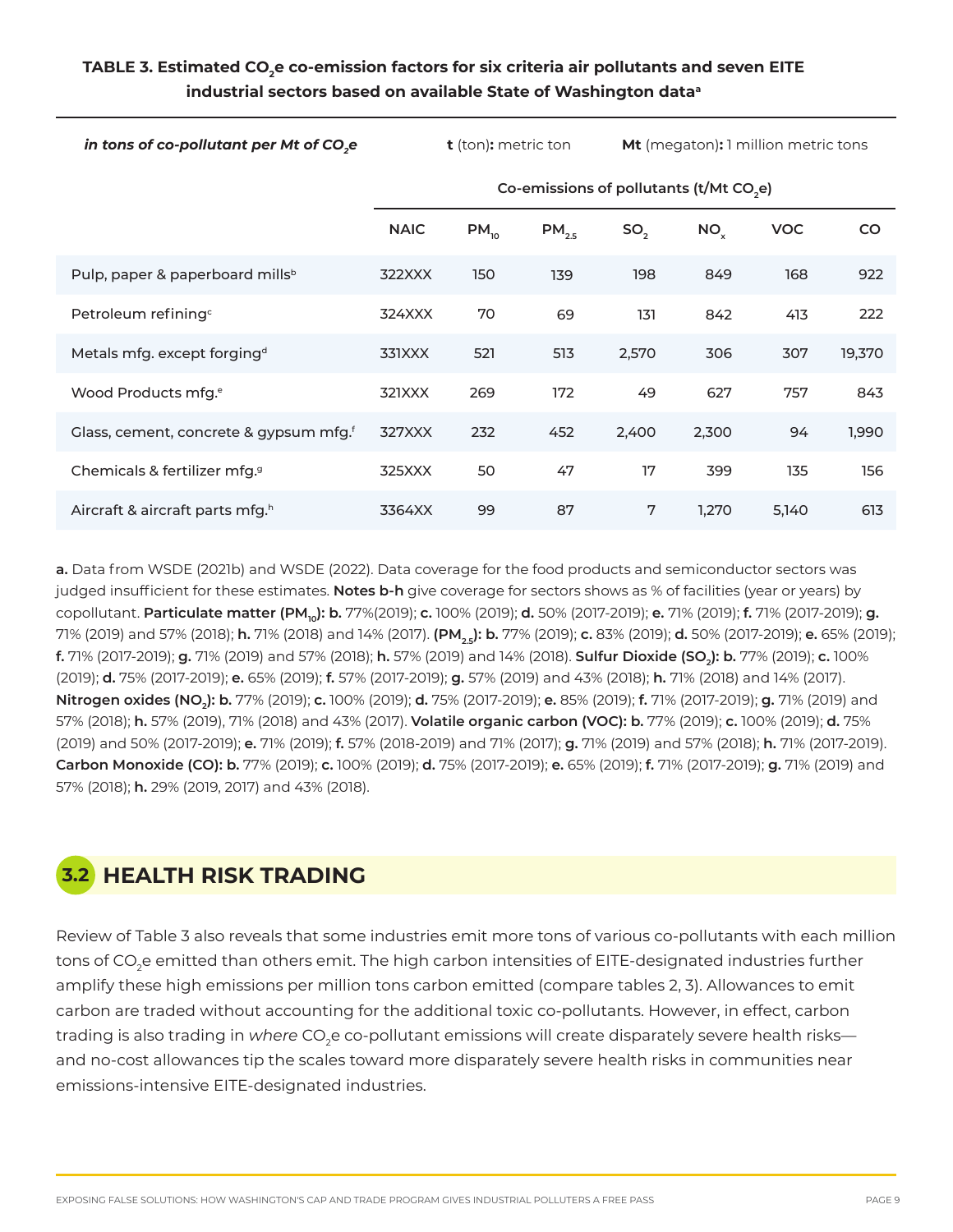## **3.3 TOXIC PRODUCTION FOR EXPORT**

Doubling down on this toxic injustice, more co-pollutants emit along with CO<sub>2</sub>e when industries increase production for export. Their emissions of both CO<sub>2</sub>e and its co-pollutants increase when their production rates increase. Thus, no-cost allowances that help industries here to maintain or increase export sales using emissions-intensive technologies could prolong, and worsen, the environmental injustice here from producing exports which people here do not, in fact, need or use. Statewide exports by EITE-designated industries *have* increased, as shown in Table 4—a trend that the EITE policy could help to continue, and may help to accelerate.

| Mt (megaton): 1 million metric tons   | <b>MM:</b> million |                           | <b>NAIC:</b> North American Industrial Classification |               |  |
|---------------------------------------|--------------------|---------------------------|-------------------------------------------------------|---------------|--|
|                                       |                    | Vessel exports (Mt/year)  |                                                       | Growth        |  |
|                                       | <b>NAIC</b>        | 2002-2010 mean            | 2011-2019 mean                                        | (%)           |  |
| Pulp, paper & paperboard mills        | 322XXX             | 0.891                     | 1.024                                                 | 15%           |  |
| Petroleum refining                    | 324XXX             | 3.055                     | 4.653                                                 | 52%           |  |
| Metals mfg. except forging            | 331XXX             | 0.044                     | 0.091                                                 | 105%          |  |
| Wood Products mfg.                    | 321XXX             | 0.626                     | 0.669                                                 | 7%            |  |
| Glass, cement, concrete & gypsum mfg. | 327XXX             | 0.059                     | 0.152                                                 | 156%          |  |
| Food products mfg.                    | 311XXX             | 1.784                     | 2.862                                                 | 60%           |  |
| Chemicals & fertilizer mfg.           | 325XXX             | 0.189                     | 0.323                                                 | 71%           |  |
| Aircraft & aircraft parts mfg.        | 3364XX             | < 0.001                   | 0.001                                                 | 53%           |  |
| Semiconductor & related mfg.          | 3344XX             | < 0.001                   | < 0.001                                               | 31%           |  |
|                                       |                    | Total exports (MM\$/year) |                                                       |               |  |
|                                       | <b>NAIC</b>        | 2002-2010 mean            | 2011-2019 mean                                        | Growth<br>(%) |  |
| Pulp, paper & paperboard mills        | 322XXX             | 918                       | 1,157                                                 | 26%           |  |
| Petroleum refining                    | 324XXX             | 1,354                     | 3,106                                                 | 131%          |  |
| Metals mfg. except forging            | 331XXX             | 864                       | 1,237                                                 | 43%           |  |
| Wood Products mfg.                    | 321XXX             | 411                       | 662                                                   | 61%           |  |
| Glass, cement, concrete & gypsum mfg. | 327XXX             | 148                       | 235                                                   | 59%           |  |
| Food products mfg.                    | 311XXX             | 1,956                     | 3,342                                                 | 71%           |  |
| Chemicals & fertilizer mfg.           | 325XXX             | 805                       | 1,127                                                 | 40%           |  |

### **TABLE 4. Exports from EITE-designated Industries in the State of Washington, 2002-2019**

Data from U.S. Census, trade data. State Exports by NAICS: State of Washington; U.S. Census Bureau, Economic Indicators Division, USA Trade Online. https://usatrade.census.gov/data/Perspective60/View/dispview.aspx

21,599

723

40,461

692

3364XX

3344XX

Aircraft & aircraft parts mfg.

Semiconductor & related mfg.

87%

-4%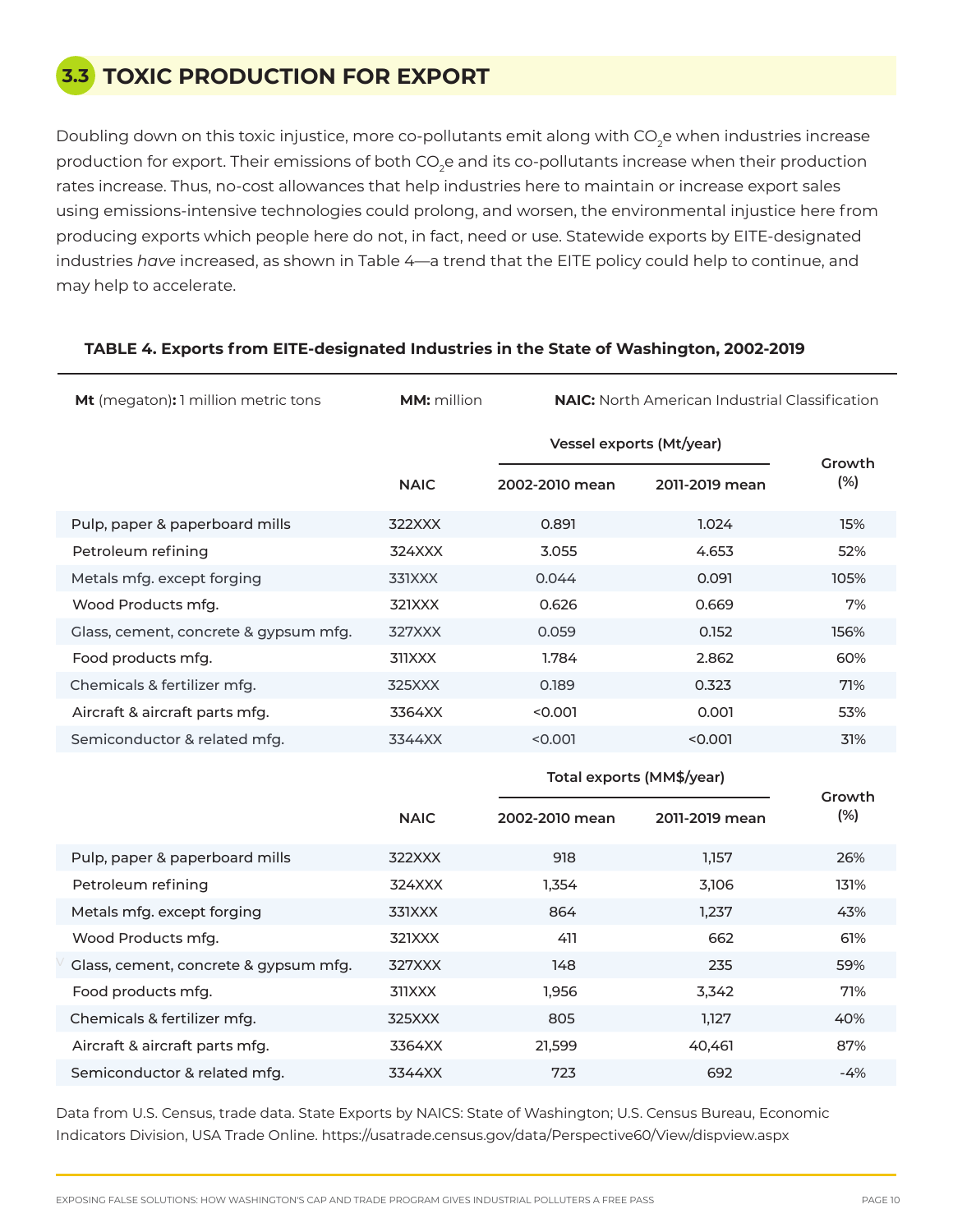In fact, the data in tables 3 and 4 indicate that emissions from industrial production for export have worsened environmental justice impacts in Washington. Communities near the exporting industrial facilities were exposed to additional air pollution caused by increased production for export.

Now the same communities face the prospect of prolonged environmental injustice—even when demand reduction measures reduce in-state demand for polluting industrial production. In an absence of direct emission reduction standards, industries that use emissions-intensive technologies which EITE carbon trading leaves in place would be incentivized to increase export sales when those measures reduce their instate sales. Emissions from production for export could grow substantially.

The opportunity to protect trees and forest carbon sinks by speeding the shift from paper to paperless technologies, such as those which allow reading this report on-line, is one example. What if in-state paper use declines in line with statewide emission limits? Pulp and paper mills could then meet in state demand while cutting their particulate matter  $(PM_{2s})$  emissions by approximately 450 tons per year (49%) from 2019 to 2030.<sup>8</sup> But in the absence of direct emission reduction standards, the mills could maintain 2019 production rates by increasing exports, and that 450 tons/yr could continue to emit into nearby communities.

Production for export could increase  $PM_{25}$  emissions from pulp and paper mills into communities here by approximately 450 tons during 2030, in this example.

Another example: What if needs to cut transportation emissions and opportunities to expand public transit and electric vehicles cut in-state petroleum fuels use in line with statewide emission limits? Petroleum refineries could then meet in-state demand while cutting their emissions of nitrogen oxides by at least 2,680 tons per year (49%) from 2019 to 2030.<sup>9</sup> But without direct emission reduction standards, the refiners could maintain 2019 rates to protect their otherwise stranded oil refining assets by increasing production for export. Then, exposures of nearby communities to that 2,680 tons per year of NOx could continue in 2030.

Production for export could increase NOx emissions from oil refineries into communities here by approximately 2,680 tons per year during 2030, in this example.

<sup>&</sup>lt;sup>8</sup> Pulp and paper mills emitted an estimated 924 metric tons of PM<sub>25</sub> in 2019 (WSDE, 2021b). See Chapter 2 for documentation of the 49% in-line cut to the statewide emission limit from 2019–2030.

<sup>9</sup> Refineries emitted an estimated 5,473 metric tons of NOx in 2019 (WSDE, 2021b). The 49% in-line cut while meeting in-state demand is an undercount that does not account for existing refining for export (Chapter 2).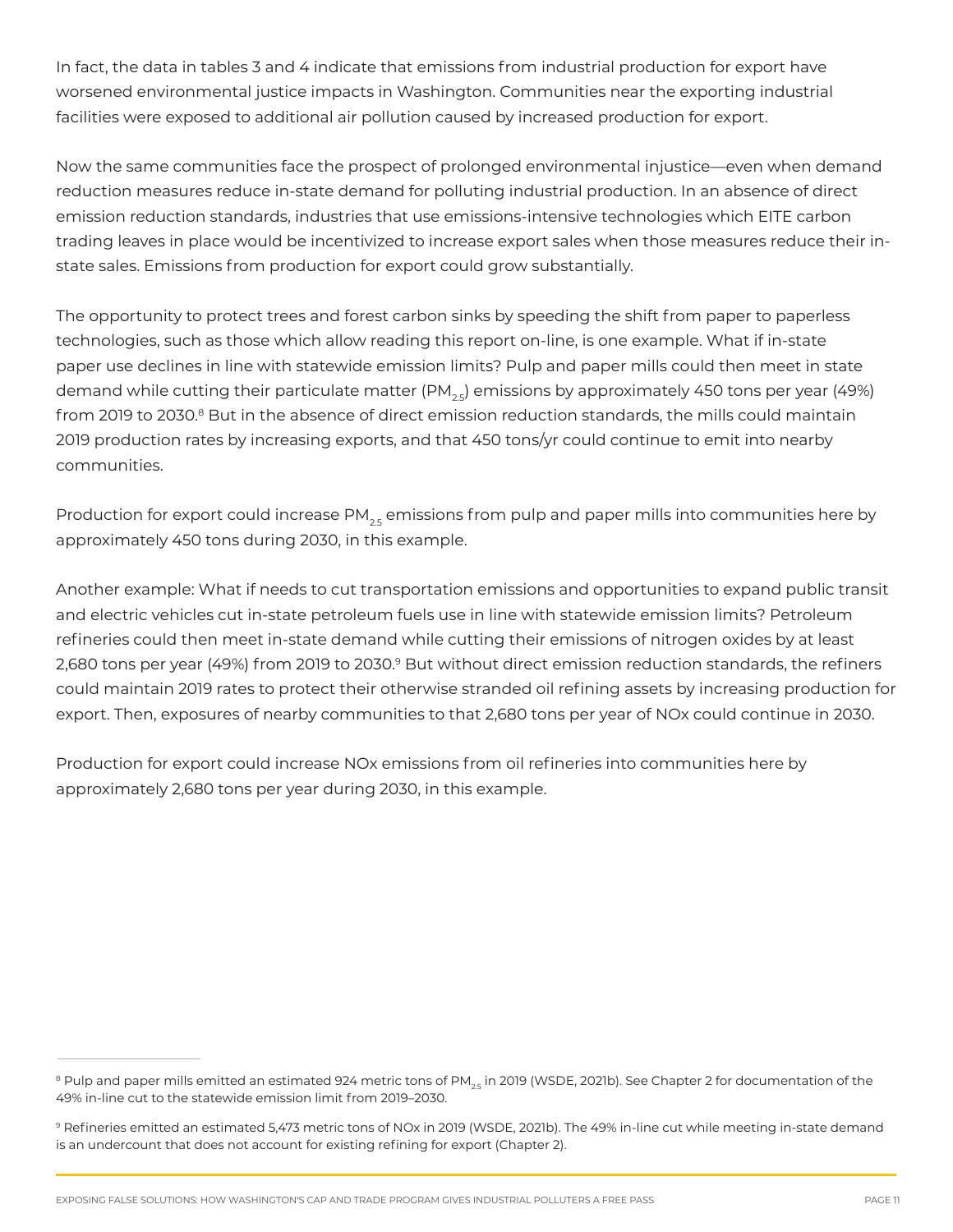Can the emissions-intensive, trade-exposed industrial carbon trading policy be fixed? How does the EITE policy compare with directly applying emission standards to industrial sectors and facilities? Several comparisons may help to define underlying causes of the problems with the EITE policy that inform how best to fix them: comparisons with the limitations of carbon trading, approaches to other sectors in Washington, and outcomes to date in California.

# **4.1 USE ALL OF THE TOOLS IN THE TOOLBOX**

To ensure the deep emission cuts state climate goals require, industries that are emissions-intensive, the "EI" in EITE, generally must switch to decarbonized electricity or hydrogen made from it by splitting water, or phase down and be replaced by alternative technologies now proven in practice. This switch from already-built fossil fuel and combustion technologies requires *structural* change. But as described in our Overview and Chapter 2, carbon trading is inherently limited to incremental rather than structural change, and the EITE policy reflects this limitation of carbon trading. Even if required by carbon trading rules to do so, the owners of already-built paper mills, oil refineries, and other EITE industries could buy cap-and-trade allowances as long as that remains the most profitable use of those capital-intensive assets—which could be as long as it takes for most other emitters statewide to make very deep cuts that deplete all cheaper allowances. Thus, carbon trading alone locks in EITE emissions. Therefore other, and different, policy tools will be needed as well.

Further, their trade exposure, the "TE" in EITE, allows emissions-intensive industries to export rather than phase down in response to reduced in-state demand for their products that may result from carbon trading here. While EITE policy reflects and amplifies it, this is another inherent limitation of carbon trading. Applying direct emission standards to industrial facilities here does not have this limitation.

The question about technology-forcing standards raised in Chapter 1 may be pivotal. Defining "best available technology" in reference to clean electricity and hydrogen as industrial fuels and, in energy sectors, as manufactured products—and in the context of what can be done to meet each sector's and facility's emissions limit—could leverage the needed technology change. In contrast, answering the 'best available technology *for what?*' question in reference to existing, inherently-polluting industrial technologies, in the context of policy to protect their trade positions, may lead to the opposite result. Again, direct emission reduction standards address key limitations of EITE carbon trading policy.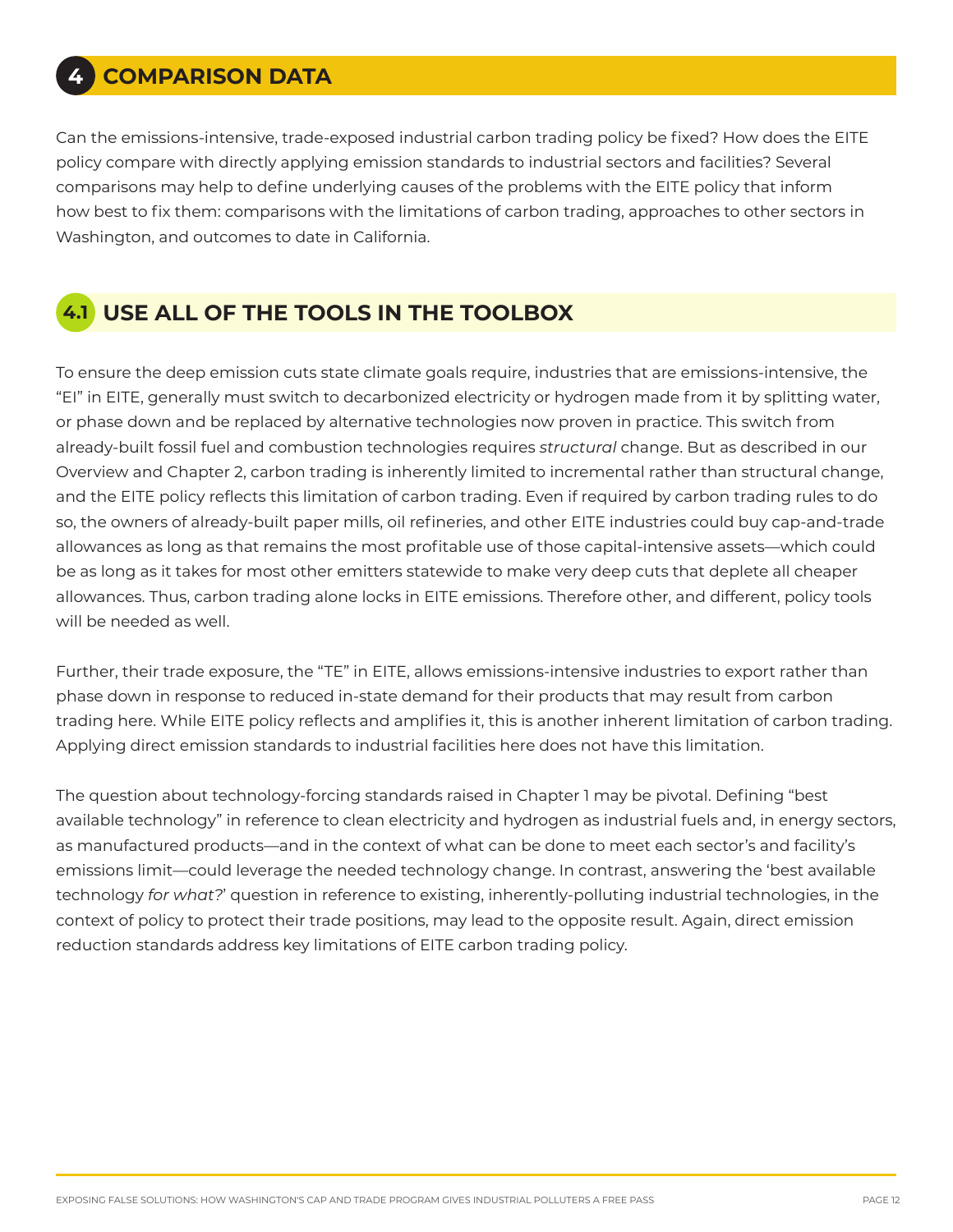# **4.2 WASHINGTON USES OTHER TOOLS IN OTHER SECTORS**

In addition to its carbon trading measures,<sup>10</sup> the state of Washington is applying direct technology forcing measures in its utility and transportation sectors. The state requires utilities to first replace coal-fired, then fossil gas-fired, electricity with renewables, and uses the equivalent of power plant emission limits expressed in megawatt-hours of fossil fueled generation—to backstop the coal fired, then gas-fired, electricity generation phaseout.<sup>11</sup> Its transportation sector measures include tailpipe emission standards, direct zero-emission vehicles growth measures, and requirements for utilities that can target funds toward electric vehicle charging infrastructure growth.<sup>12</sup>

These direct technology-forcing measures are to be applied regardless of and along with its cap-and-trade scheme and Low Carbon Fuels Standard. Accordingly, the state's approach to its manufacturing industries appears to be the anomaly, rather than the norm, in its climate policy. In any case, the state's use of them in other sectors further supports considering direct measures to address the limitations of EITE industrial carbon trading.



# **4.3 RELEVANT OUTCOMES TO DATE IN CALIFORNIA**

California is not Washington. And yet there is something to be learned. California is the nearest U.S. jurisdiction to implement a cap-and-trade scheme. It shares electricity, petroleum fuels, and other markets with Washington as well as other West Coast states. Like Washington, it has adopted a Low Carbon Fuels Standard; a direct measure like Washington's to phase out fossil fueled electricity through its Renewables Portfolio Standard; a separate power plant emissions limit to, in effect, phase out coal-fired electricity (CEC, 2006), and similar direct measures to phase out petroleum vehicles and phase in zero-emission vehicles (ZEVs).12 Moreover, the California cap-and-trade scheme gives free-of-charge allowances to many of its major industries. In some ways, the big difference is that except for its more recent ZEV standards, the state of California has been implementing all of this for many years.

What happened there? During the period from 2013, when California's cap-and-trade scheme launched, through 2019, the year before the COVID-19 pandemic disrupted energy, economic and emission conditions, four factual points stand out:

First, structural change began to cut emissions in the electricity sector. As renewables began to squeeze out coal and gas-fired power, electricity generation emissions fell by approximately 32.5 Mt/yr from 2013 to 2019. (CBE, 2020, *see* Chapter 5; CEJA, 2022, *see* Supporting Material.)

<sup>&</sup>lt;sup>10</sup> Cap-and-trade, and the Low Carbon Fuel Standard, which uses a separate emission credit trading market.

<sup>11</sup> SB 5116 (2019). See esp. §§ 1(1), 3, 4, 9.

<sup>12</sup> WAC 173–423; SB 5116 (2019) §§ 2(18)(b)(ii), 4(1)(b).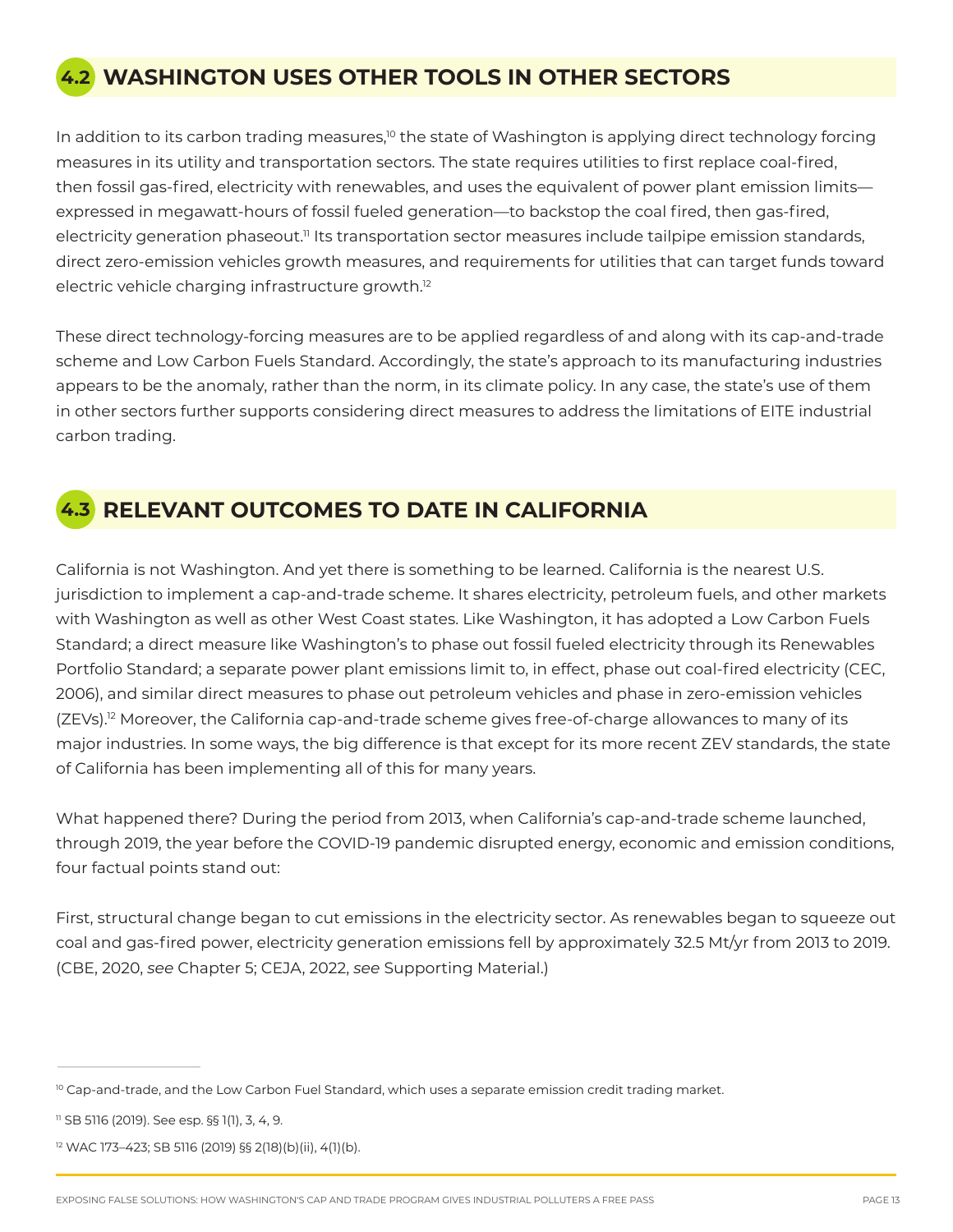*Second,* emissions from manufacturing industries were not cut overall. Instead, total emissions in California from industries that Washington would designate as emissions-intensive, trade-exposed (EITE) increased slightly. *See* Table 5.

| <b>Mt</b> (megaton): 1 million metric tons | <b>NAIC:</b> North American Industrial Classification |                    |            |           | <b>NR:</b> Not Reported             |          |
|--------------------------------------------|-------------------------------------------------------|--------------------|------------|-----------|-------------------------------------|----------|
|                                            |                                                       | No-Cost allowances |            |           | Emissions (Mt CO <sub>2</sub> e/yr) |          |
|                                            | <b>NAIC</b>                                           | <b>CA</b>          | <b>WA</b>  | 2013-2015 | 2017-2019                           | Change   |
| Total for sectors below                    |                                                       |                    |            | 49.25     | 50.31                               | $+1.06$  |
| Petroleum Refining                         | 324XXX                                                | Yes                | Yes        | 31.67     | 32.21                               | $+0.54$  |
| Glass, cement, concrete & gypsum mfg.      | 327XXX                                                | Yes                | Yes        | 8.65      | 9.01                                | $+0.36$  |
| Chemicals & fertilizer mfg.                | 325XXX                                                | Yes                | Yes        | 3.64      | 3.94                                | $+0.30$  |
| Hydrogen mfg. subsector                    | 325120                                                | Yes                | Yes        | 3.14      | 3.29                                | $+0.15$  |
| Food products mfg.                         | 311XXX                                                | Yes                | <b>Yes</b> | 2.32      | 2.20                                | $-0.12$  |
| Wood Products mfg.                         | 321XXX                                                | N <sub>R</sub>     | <b>Yes</b> | 1.35      | 1.53                                | $+0.18$  |
| Pulp, paper & paperboard mills             | 322XXX                                                | Yes                | Yes        | 0.93      | 0.81                                | $-0.12$  |
| Metals mfg. except forging                 | 331XXX                                                | Yes                | Yes        | 0.53      | 0.49                                | $-0.04$  |
| Aircraft & aircraft parts mfg.             | 3364XX                                                | Yes                | Yes        | 0.11      | 0.09                                | $-0.02$  |
| Semiconductor & related mfg.               | 334XXX                                                | <b>NR</b>          | Yes        | 0.04      | 0.04                                | $+<0.00$ |

## **TABLE 5. Emission in California from Industries the state of Washington would designate EITE**

Data from CARB, 2021. The first three years from the launch of carbon trading under California's cap-and-trade scheme in 2013 are compared with the last three years before the COVID-19 pandemic. Refinery emissions shown exclude those from hydrogen production used by refineries from adjacent third-party hydrogen plants, which are broken out as NAIC 325120 in the table.

Table 5 compares the first three years after the launch of California's cap-and-trade scheme, 2013– 2015, with the last three years before the COVID-19 pandemic hit the U.S. West Coast, 2017–2019. Total CO<sub>2</sub>e emitted in California by industries Washington would designate as EITE increased by approximately 1.06 Mt/yr (Table 5). Larger increases from high-emitting EITE industries there exceeded smaller decreases from some of the lower-emitting ones to drive this net increment *(Id.)*.

*Third,* exports of petroleum fuels refined in California increased (CBE, 2020; CEJA, 2022). Again, we compare the periods from 2013–2015 and 2017–2019. Excluding jet fuel, much of which is 'exported' via fueling interstate and international flights, California-refined fuels exports increased by nearly 18 percent (CEJA, 2022). Burning that 18 percent increment in other states and nations emitted approximately ten million tons of CO2 e annually *(Id.)*. Including jet fuel, emissions from end-use combustion of total California refinery exports increased by approximately 13 Mt/yr *(Id.)*.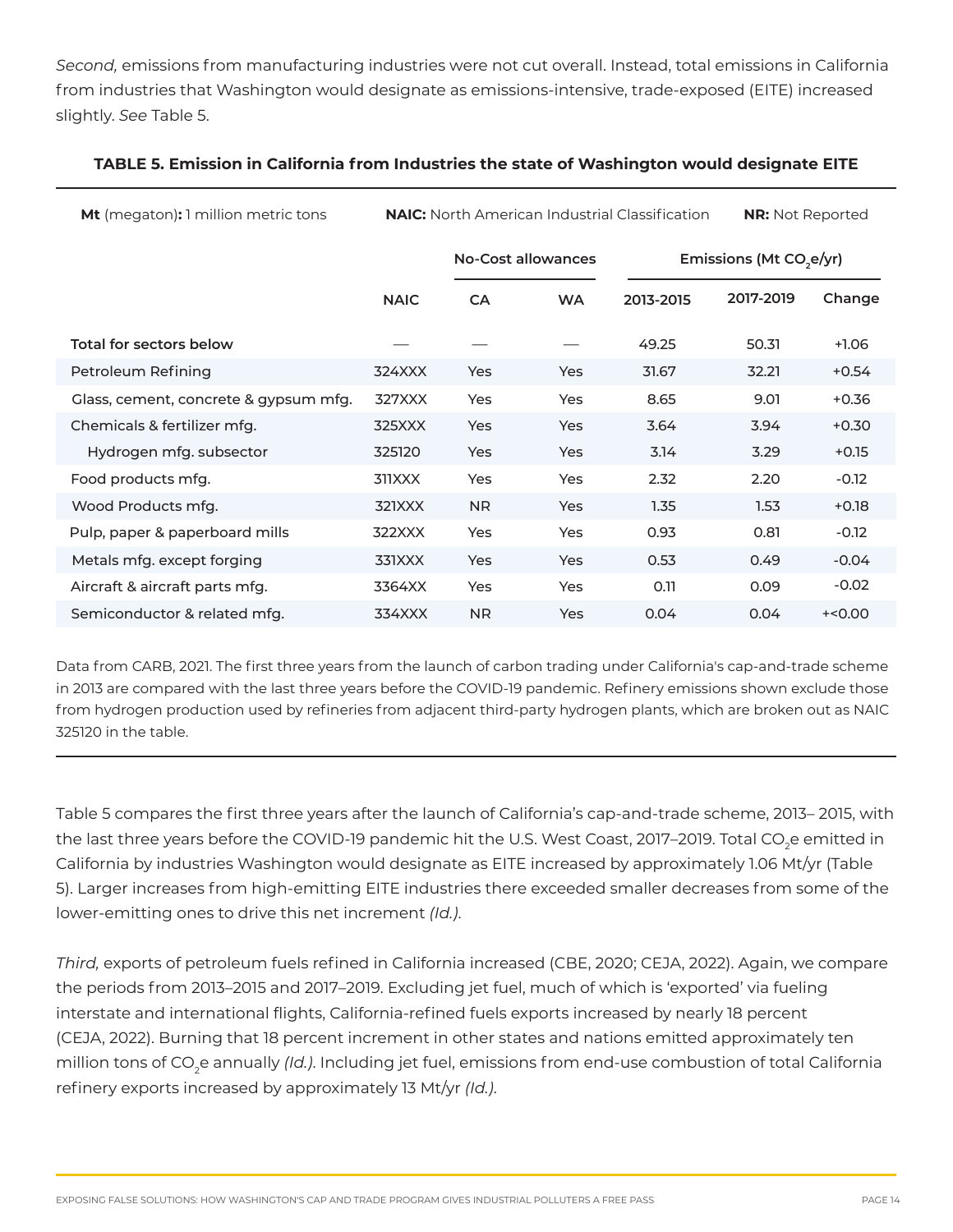*Fourth*, total in-state burning of petroleum fuels did not decrease. Instead, it rose slightly, from 50.6 million gallons per day during 2013–2015 to 51.3 million gallons per day during 2017–2019 (CEJA, 2022). Note that while California's cap-and-trade scheme and Low Carbon Fuel Standard were in effect from 2013–2019, its more recent zero-emission vehicle standards were not yet in effect then.

Among other things, these factual observations are real-world results of a climate policy experiment. Direct emission reduction standards and structural transformation measures were effective in the electricity sector. In contrast, carbon trading alone *without* direct emission reduction measures was not effective. Without sectoral or facility-specific carbon emission standards, major industrial emitters increased their direct emissions and emitted still more by increasing inherently polluting exports. These results further support the need to apply direct emission standards to industrial facilities.

This need for direct emission standards was evident in California communities that host power plants and refineries—and was raised by environmental justice groups there—before California launched its carbon trading programs. Importantly, the state's Emission Performance Standards for power plants (CEC, 2006) and technology-forcing Renewables Portfolio Standard for electricity were first adopted before 2013, when its cap-and-trade scheme launched. But then, as analysis for the California Environmental Justice Alliance describes:

A bias against using all the tools in the toolbox in our climate crisis crept into state policy since carbon trading, which has not cut oil refining rates, launched here in 2013. [The California Air Resources Board] prioritized its cap-and-trade scheme over direct emission reduction measures. By mid-2017, when this bias was codified in a political trade-off between cap-and trade and direct emission reduction, no refinery in the state had an enforceable limit to cut its carbon emissions. AB 398 (2017) constrained, and is interpreted by many to prohibit, direct emission reduction measures at refineries under cap-and-trade. *CEJA, 2022*.

In fact, California's continued use of a carbon-trading-only approach to oil refining even after the state's own data showed it was not working (CBE, 2020) does reflect a policy bias. Ominously for the state of Washington, this bias itself examples the type of institutional path dependence that reinforces carbon lock-in (Seto et al., 2016). Thus, outcomes to date in California may serve as a warning that the time for direct industrial carbon emission standards in Washington is now.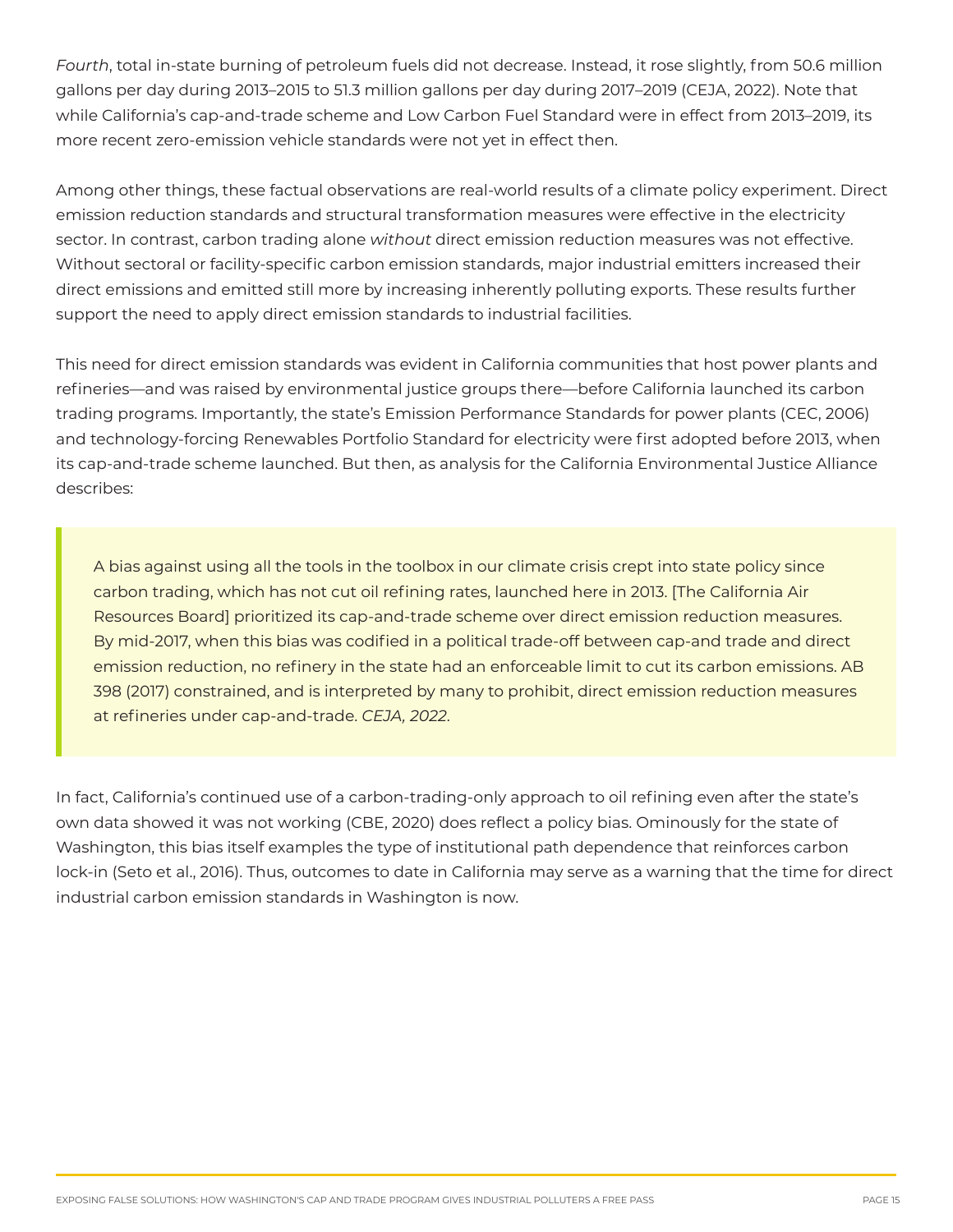## **FINDINGS AND TAKEAWAYS**

#### **FINDING 1**

The State of Washington's carbon trading policy provides "emissions intensive, trade-exposed" industries cap-and-trade allowances at no cost, allowing at least nine-tenths of total current industrial carbon emissions to continue free of charge through 2034.

#### *TAKEAWAY*

These permits to pollute free of charge let owners of inherently polluting industrial technologies delay the essential switch to low-carbon technology during the critical period when now-feasible paths to climate stabilization could be irreversibly foreclosed.

#### **FINDING**

**2**

Designed to protect Washington industries from imports, this policy further increases no-cost allowances for emissions-intensive industries that increase production, without protecting communities here from emissions caused by increasing industrial production for export.

### *TAKEAWAY*

Under this policy toxic carbon co-emissions from industrial production for export of products that Washingtonians do not need or use can be expected to prolong and worsen environmental justice impacts in communities near emissions-intensive industries here.

#### **FINDING**

**3**

This policy has failed to reduce industrial emissions elsewhere. Carbon trading with industrial allowances provided free of charge has resulted in emission increases from petroleum refining; glass, cement, and gypsum manufacturing; chemical and fertilizer manufacturing; wood products manufacturing; semiconductor and related device manufacturing—and from emissions-intensive, trade exposed industries overall.

#### *TAKEAWAY*

Another, and different, policy tool will be needed to ensure climate stabilization and environmental justice.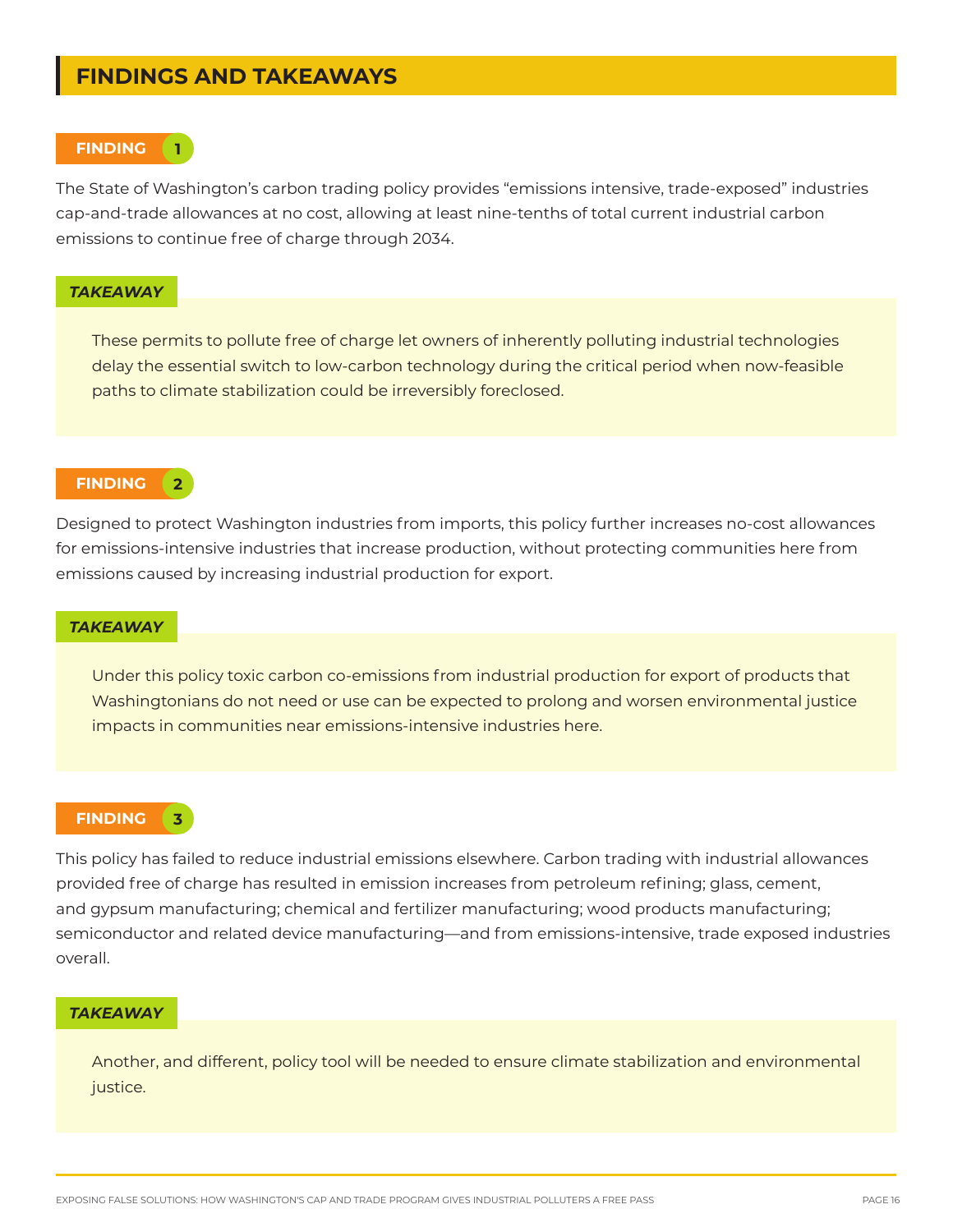

Facility-specific emissions standards, tailored to switch from existing to low-carbon technology portfolios in specific sectors, have achieved deep emission cuts. Emission performance standards and renewables portfolio standards for electric power generation have cut electricity emissions by 32.5 million tons per year in California—a mass emissions cut equivalent to one third of total carbon emissions in Washington—over seven years.

### *TAKEAWAY*

Having applied this approach in its electricity sector, the State of Washington should consider using this 'all the tools in the toolbox' approach in its manufacturing sectors as well.

Direct industrial emission standards will be necessary to ensure that state climate and environmental justice goals may be achieved.

## **REFERENCES**

CARB, 2021. *Mandatory Greenhouse Gas Reporting Data*; data for multiple years as revised and reported in 2021. California Air Resources Board: Sacramento, CA. https://ww2.arb.ca.gov/mrr-data

CBE, 2020. *Decommissioning California Refineries: Climate and Health Paths in an Oil State;*  Communities for a Better Environment (CBE): Huntington Park, Oakland, Richmond and Wilmington, CA. Prepared by Greg Karras, Community Energy reSource. Includes Supporting Material Appendix. www.energy-re-source.com/decomm

CEC, 2006. *SB 1386 Emission Performance Standards*; Baseload electric power plant limit of 1,100 pounds CO2/MWh. California Energy Commission: Sacramento, CA; and California Public Utilities Commission: San Francisco, CA. www.energy.ca.gov/emission\_standards

CEJA, 2022. *Climate Pathways in an Oil State–2022*; A California Environmental Justice Alliance (CEJA) report. Prepared by Greg Karras, G Karras Consulting, Community Energy reSource. (February 2022).